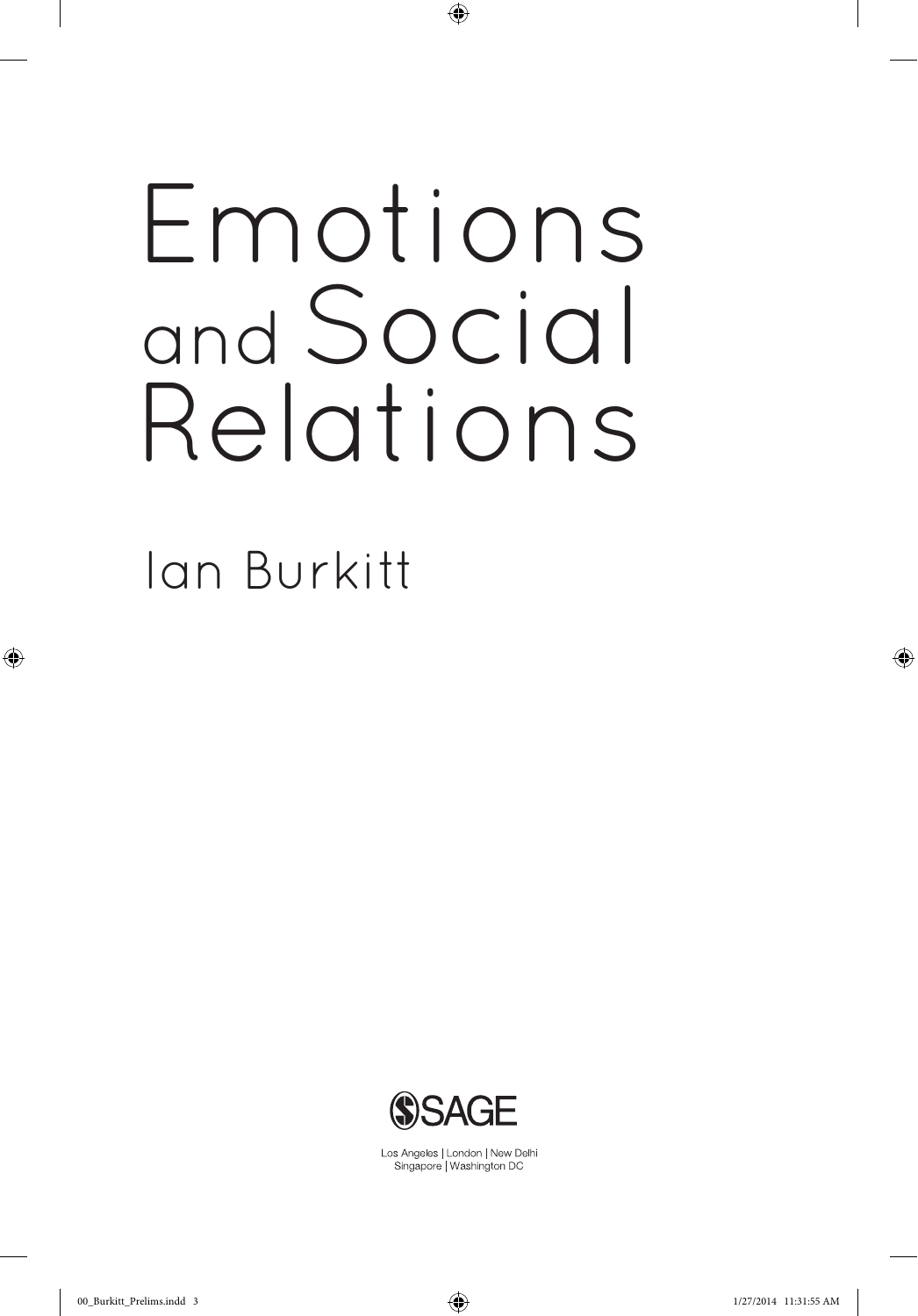## **1** Introduction: Feeling and Emotion as Patterns of Relationship

... the relationship between the self and others, and the relationship between self and environment, are, in fact, the subject matter of what are called 'feelings' – love, hate, fear, confidence, anxiety, hostility, etc. It is unfortunate that these abstractions referring to *patterns* of relationship have received names, which are usually handled in ways that assume that the 'feelings' are mainly characterised by quantity rather than by precise pattern. This is one of the nonsensical contributions of psychology to a distorted epistemology. (Bateson, 1973: 113)

⊕

What Bateson says above is something we still need to ponder 40 years after his words were first published, because the nonsensical contribution not only of psychology but also of our commonsense language to the misapprehension of what feelings and emotions are really about still persists to this day. Because feelings and emotions have received names like love, hate, fear and anxiety, we tend to think about them as though they are 'things' in themselves, entities that exist and can be known if only we can accurately trace their roots back to a causal origin. In commonsense terms, because feelings and emotions are registered first of all by our bodies, we think and speak as if the source of emotion was our own individual bodies and minds. As Bateson says above, it is as if feelings were quantities that existed inside us, ones that we struggle to express and quantify in words. A mother may say to her child, 'I love you more than I can say', telling the child both what her feelings about it are and also measuring that love as a quantity, in this case one that is off the scale of verbal measure. Or we may say to a loved one, 'I love you more than anyone else in the whole

⊕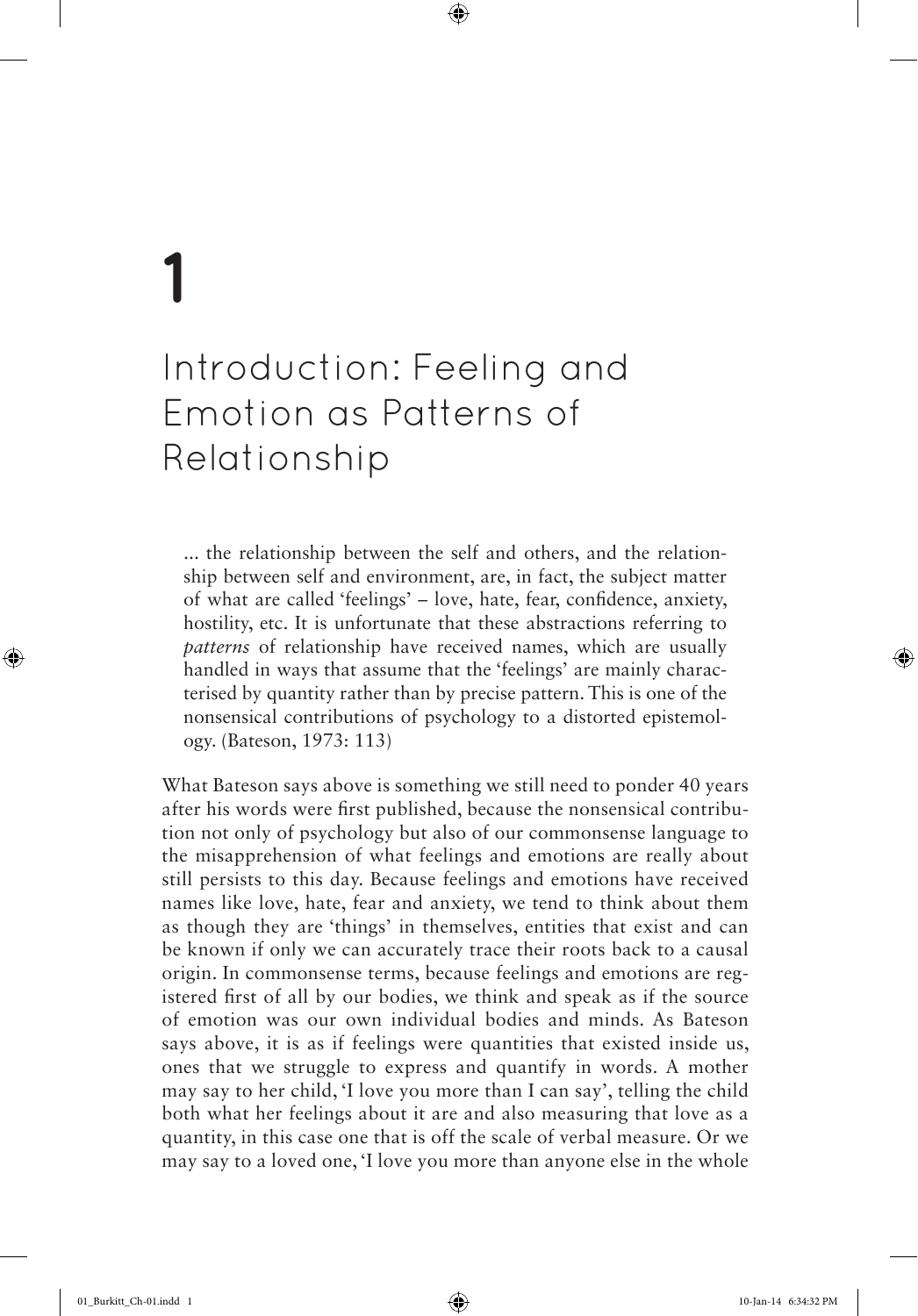world', showing that our love for that particular person is greater than for anyone else.

Where our commonsense language misleads us by naming specific feelings and emotions is by encouraging us to feel and think about them as if they were private entities that originate in our bodies or minds. But if we think more about the brief examples given above in Bateson's terms, we can see that what we refer to when we express feelings and emotions is our *relationship* to other people. When we say to a child or a lover that we love them more than words can say or more than anyone else, we are saying something about not only the bodily feelings they evoke in us but also the special nature of our relationship to them and how this is different from our relations to others. What our feelings and emotions are the subject matter of, then, are *patterns of relationship*  between self and others, and between self and world. It is not only other people we can fall in love with; we can love a landscape, our homes, a treasured personal possession, a piece of music – the list could go on. Our love expresses our relationship to our world and specific people or things within it. It is not wrong, then, to identify feelings and emotions as occurring in the body, because in part they do so: we could not feel without a body and mind which register our feelings and are conscious of having them. The problem comes when the explanation of emotion stops there, with the feeling itself as a thing that is not connected to the wider world of relations and the pattern of relationships.

This problem also exists in psychology, as Bateson said above, for the discipline has tended to fall into commonsensical assumptions about emotions, contributing to our distorted understanding of them. In general terms, most psychologists assume that the words we have for emotions refer to entities that can be described in neuropsychological terms, as to do with underlying neuro-circuitry or cognitive predispositions to certain emotional responses. It is these underlying body–brain systems and networks that produce the emotion, or more to the point, they *are* the emotion. This explanation misses the patterns of relationships in which those emotions emerge in the first place and in which they make sense. Because psychology is a subject that focuses on the individual, the emotion is seen as something to do with what is happening in the individual's body-brain, rather than understanding the embodied person – and their emotional experiences – within patterns of relationship.

Let me give an example to illustrate this. In the 1990s a BBC television science programme called *Wot You Looking At* focused on aggression and violent acts committed by young men. Like in so many similar programmes concerning human behaviour, the central issue was framed

◈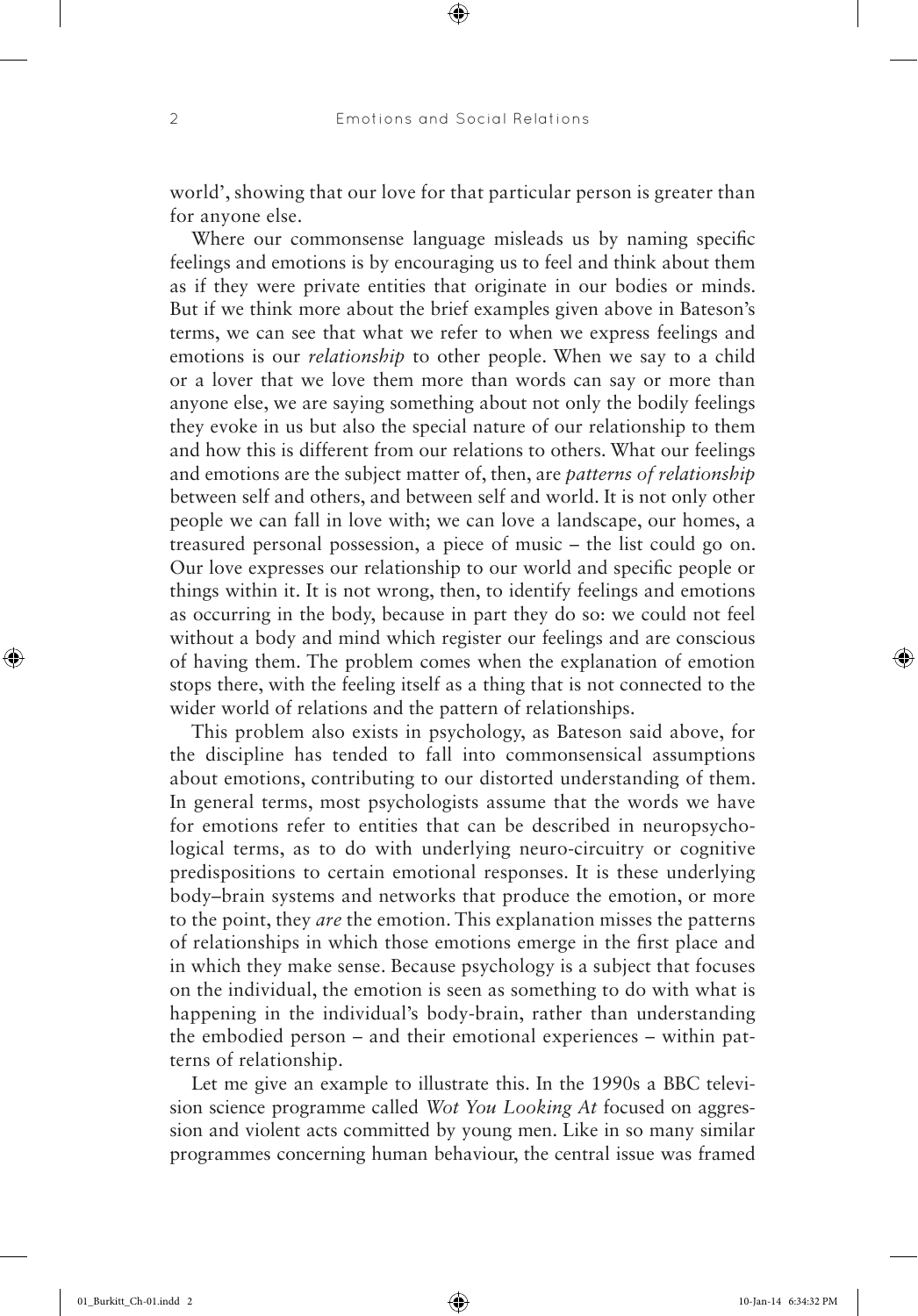as whether aggression is something learned or innate. The programme quickly dismissed the idea that aggression in men has genetic causes, an explanation that would attempt to show how, for example, some men are more aggressive than others because of genes inherited from their parents that influence the level of chemical neurotransmitters in the brain like dopamine or serotonin, leading to aggressive responses to situations. This was dismissed because twin studies do not provide the evidence to show that twin brothers are both equally or similarly predisposed to aggressive or violent behaviour. Instead of this the programme alighted on the explanation that aggressive responses to situations had to do with learning from 'the environment', in particular the learning of a cognitive style of thinking we call 'paranoia'. That is to say, aggression was seen as the result of a style of thinking in which other people's behaviour is seen as having a negative intent towards the person concerned, and to that person only. In a revealing interview, one young man, in prison for a series of violent offences, was questioned about his behaviour and recounted an incident on a train with a stranger. The man had got on a train with his pregnant wife to find a woman sitting in one of the seats they thought they had booked. An argument developed with the woman, who was said to have got really upset, and although there were other empty seats in the carriage, the man dragged the woman out of the seat and onto the floor and spat on her. The interviewer asked why he'd acted in this way and the man replied it was because of, 'The way she was talking to me, the way she looked down on me'. When asked how he knew the woman looked down on him, he replied, 'The way she was talking to me like a stuck-up snob. She might come from a posh house and a posh area but she got up my nose and I let her fucking know about it 'n' all. ... I thought I'm not having you telling me where my wife's sitting. My wife'll sit there if she fucking wants.'

Psychologists involved in the programme explained this in terms of paranoia because, without any objective justification, this man had interpreted the woman's actions as specifically directed against him, as belittling him. Someone else could have shrugged this off as a simple misunderstanding or confusion and found another empty seat. But this man saw himself as being belittled and had to take a stand, one that restored his status through an aggressive act. Indeed, talking about his string of violent offences and his childhood, the man recalled a formative incident when he was 11 years old. At primary school another child had punched him on the nose and he went home crying to his father, who told him, 'Don't you come crying to my door'. Instead the father – who was described as a 'very violent man' – instructed his son to pick up a milk bottle from the doorstep, go back to the school and smash the

◈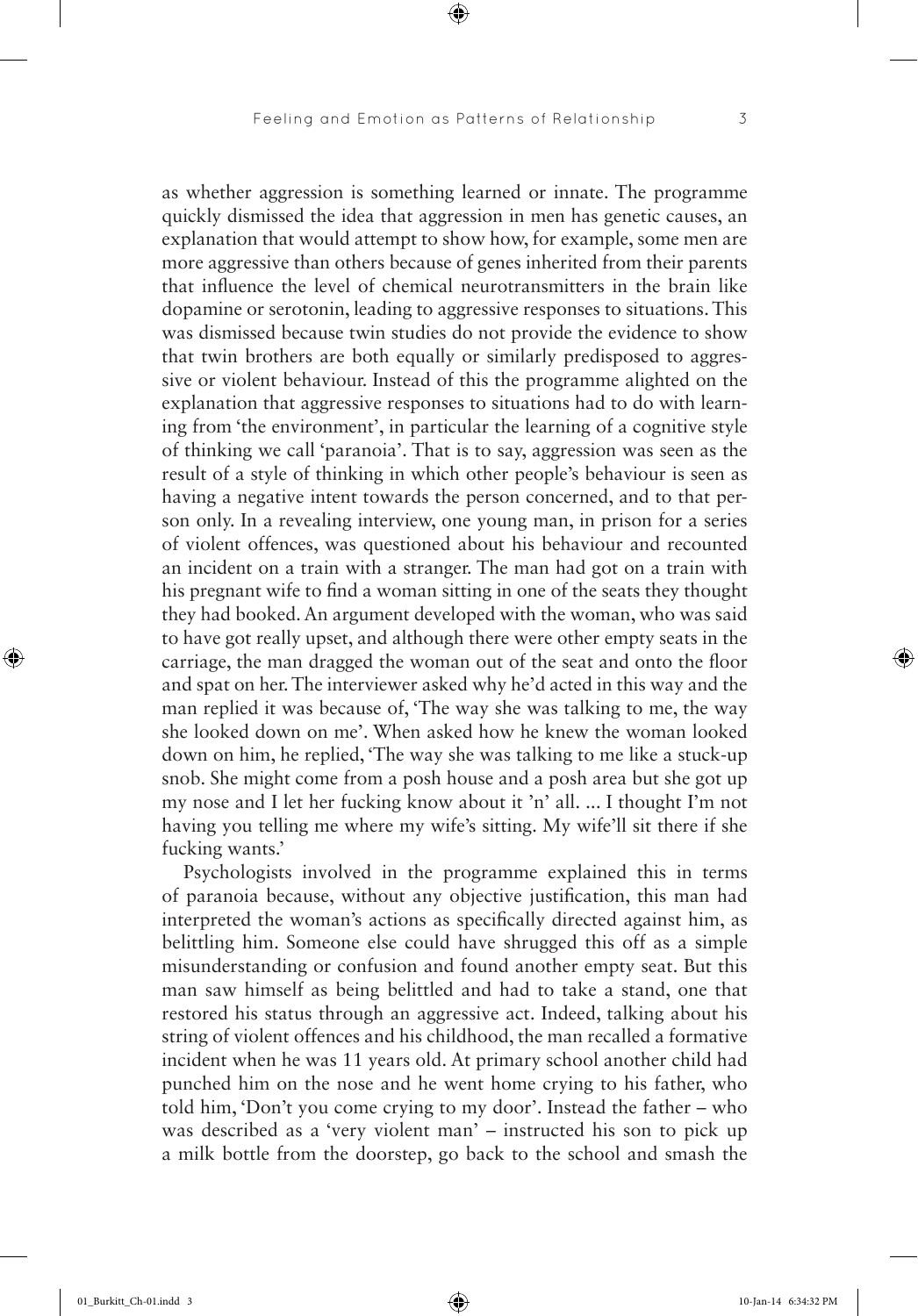bottle over the head of the child who had punched him. If he didn't do this his father told him, 'Don't come back to my door again'. Although as a child he felt frightened doing this, he did as his father told him and 'it solved the problem'. This then set up a pattern that lasted throughout his life to that point, which he summarised as, 'you've got a problem, you get into a fight, you go out of your way to hurt 'em'. The psychological explanation here is that a paranoid cognitive style of thinking was developed in this man's life which regularly resulted in aggression in order to right the wrongs he felt that others, and the world, were doing to him.

Although I will argue here that such explanations are not entirely wrong, I do believe they are limited, for a number of reasons. First, this is because to look for the cause of aggression will be always a futile search because we are assuming aggression is a thing which has a cause. Many years ago the social psychologists Sabini and Silver (1982) argued there is no such thing as aggression that can be isolated and studied, because aggression is not a thing but a moral evaluation we make of people's actions. Aggression is the name we give to a certain act where, for a variety of reasons, someone or something is attacked, physically or verbally, in a way that a moral community finds unjustifiable. If you are walking home at night and you are attacked and robbed in a subway, this would be seen as an act of aggression. However, if you fight back, provided that the force you use is seen as proportionate, you will not be labelled as aggressive: like the old lady fighting off her attackers with a walking stick or shopping bag, you might even be seen as a hero. So it is not an act of violence or even the feeling or motive behind it that constitutes 'aggression': rather, it is the context in which the act occurs and how this is evaluated in moral terms. A headline in a newspaper which read 'Aggressive victim fights off attacker' would not make sense, not because it is ungrammatical in linguistic terms, but because it is ungrammatical in moral terms. This also means, though, that not everyone will agree on what is an act of aggression. Was the invasion of Iraq in 2003 an attack and occupation, or the liberation of the country from dictatorship? What your answer to this question is will depend on your own moral and political views. If, though, there is no objective standpoint on what constitutes an act of aggression, how can it be studied objectively by a science like psychology and a cause for it found which then might be treated?

The second problem I have with psychological explanations of feelings and emotions is that they ignore patterns of relationship. To consider this let's go back to the example above of the young man on the train and the reaction to the woman sitting in his seat. His explanation of his behaviour, that it was provoked by the fact she was looking down on him and being snobbish, reflects a wider pattern of social class

◈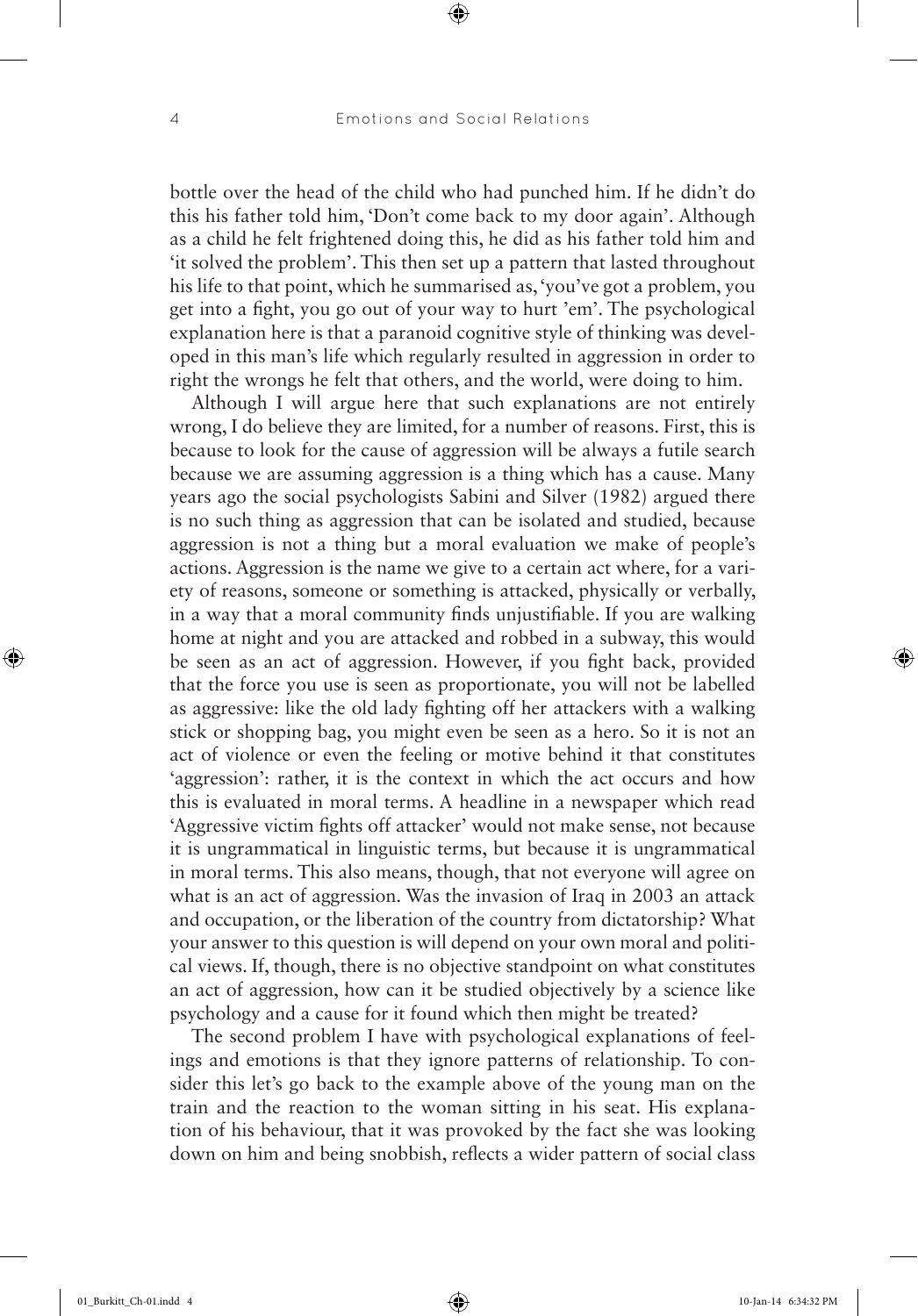relations in society in which this young man was brought up. In fact, the TV programme in which he featured noted that aggressive acts like his are often committed by men from a lower socioeconomic background. He perceived the woman he attacked as being of a higher social class, as being snobbish and looking down on him, meaning that he felt she considered him of lesser worth. Moreover, she was telling him what to do, or at least that's what he thought, maybe like so many middle-class people he'd encountered in the past, and now he was having none of it. His act of retaliation was certainly aggressive, in that it was morally unjustifiable, and other things he said in the interview showed he realised that himself after the fact. But to say that the act resulted from a cognitive style that can be classified as paranoid is limited, as it looks only at the *psychological* context of the act. After all, everyone checks the looks, gestures and words of those around them and interprets what they might possibly mean, what those people might be thinking or feeling about us. And our interpretations of those looks and gestures can be wrong. What made this particular young man feel he was being looked down on was his perception of his own social class and that of the woman in his seat. Indeed, what is often thought of as paranoid forms of thinking can make more sense when they are put back into the wider context of class relations in society and the social background and relationships of those labelled as paranoid (Cromby and Harper, 2009). In the situation above, patterns of class relations formed a backdrop against which this particular drama played itself out in the immediate relations between three people in a particular situation on a train. Overlapping this was also the biography of each person concerned and the way that orientated them in this situation, in terms of how they related to each other; the patterns of relationships from their past, embodied in their habits of orientation to others, particularly situations of conflict and how they dealt with them, and their bodily dispositions and forms of perception of others and the world, fed into the creation of the drama.

In the case of the young man on the train, his biography is partly composed of the pattern of relationships in which he had lived, in particular his relationship to a violent father. The lesson his father taught him, that a man can restore his pride and dignity through an act of violence, was just one small recounted incident from an entire childhood. To see the learning of such lessons in terms of a cognitive-behavioural style of conditioning ignores the wider social context and the patterns of relationship in which they are set. Given that these kinds of 'random' acts of aggression and violence are mainly committed by *some* men – but still only a minority – from the lower socioeconomic orders, could it be that violence is an easily accessible way of restoring pride and controlling your

◈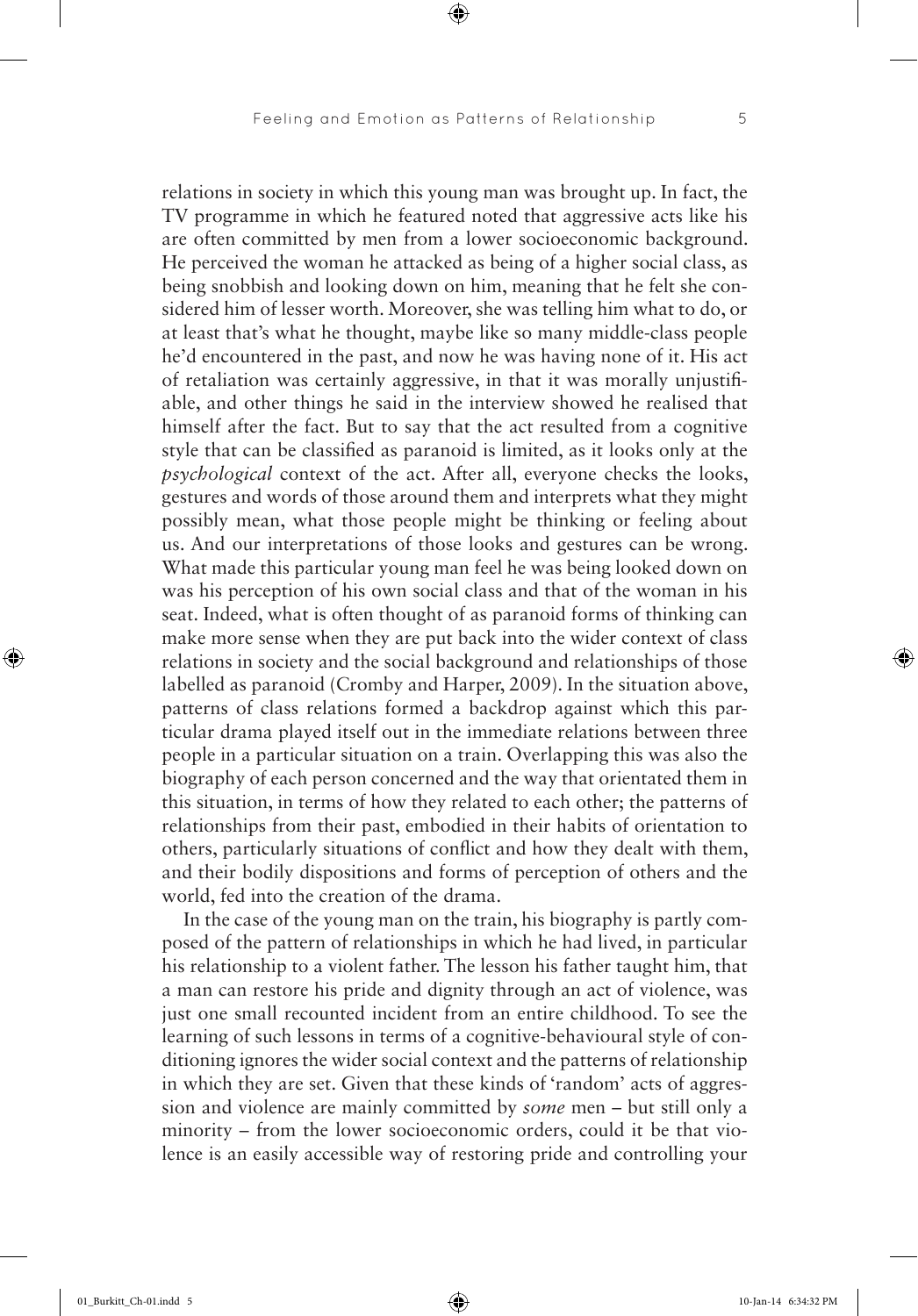world – especially the people around you – in a society that denies this group other resources for power and advancement, such as economic, educational, or other cultural resources? Furthermore, the perpetrators of such acts are mainly men, and thus they cannot be divorced from the more hegemonic forms of masculinity (Connell and Messerschmidt, 2005) – portrayed in innumerable cowboy and war movies – in which it is seen as part of the nature of masculinity to be able to protect oneself (including one's honour as a man), one's home and family, and the nation-state, by the use of violence. In certain localities and subcultures, a man's use of violence may not only restore his status but win a higher status within that community, although it may get him into trouble with mainstream morality and the law (Marsh et al., 1978).

Overall, though, the argument I am running here is one that I will build throughout this book. That feelings and emotions cannot be understood as things in themselves which, as such, can be isolated and studied. Feelings and emotions only arise in patterns of relationship, which include the way we look at and perceive the world, and these also result in patterns of activity that can become dispositions – ways of acting in particular situations that are not wholly within our conscious control and are, thus, partly involuntary. I say here they are not 'wholly' within our conscious control and are 'partly' involuntary because I think that the study of feelings and emotions calls into question any rigid distinction between consciousness and unconsciousness, and between voluntary and involuntary control. In that sense the idea I will develop here of emotional dispositions is set within this framework, in that by dispositions I do not mean a determination to act in certain ways, or of acts oriented to a given outcome, but a *tendency* to act in particular ways that is highly sensitive and oriented to certain situations as they develop. In this I will follow the pragmatist philosopher John Dewey (1922/1983), who thought that habits of action were flexible responses adaptable to unique situations, rather than mechanical responses with a given outcome. Thus as Dewey said, a person disposed to anger may commit murder only once. That is to say, someone disposed to anger *may* commit an act of violence, but they are not *bound* to: indeed, they may never do so. Yet dispositions such as this are part of what characterise us as individuals, in that our emotional dispositions form part of what others recognise as our personality: Paul is a laid-back kind of guy, while Joe is uptight and anxious.

But in my desire to give you a flavour of the book and the line of thinking I will build, I am getting ahead of myself. In talking about feelings and emotions I need to say something about what they mean and how I will use these terms throughout the book, along with other terms that will be important.

◈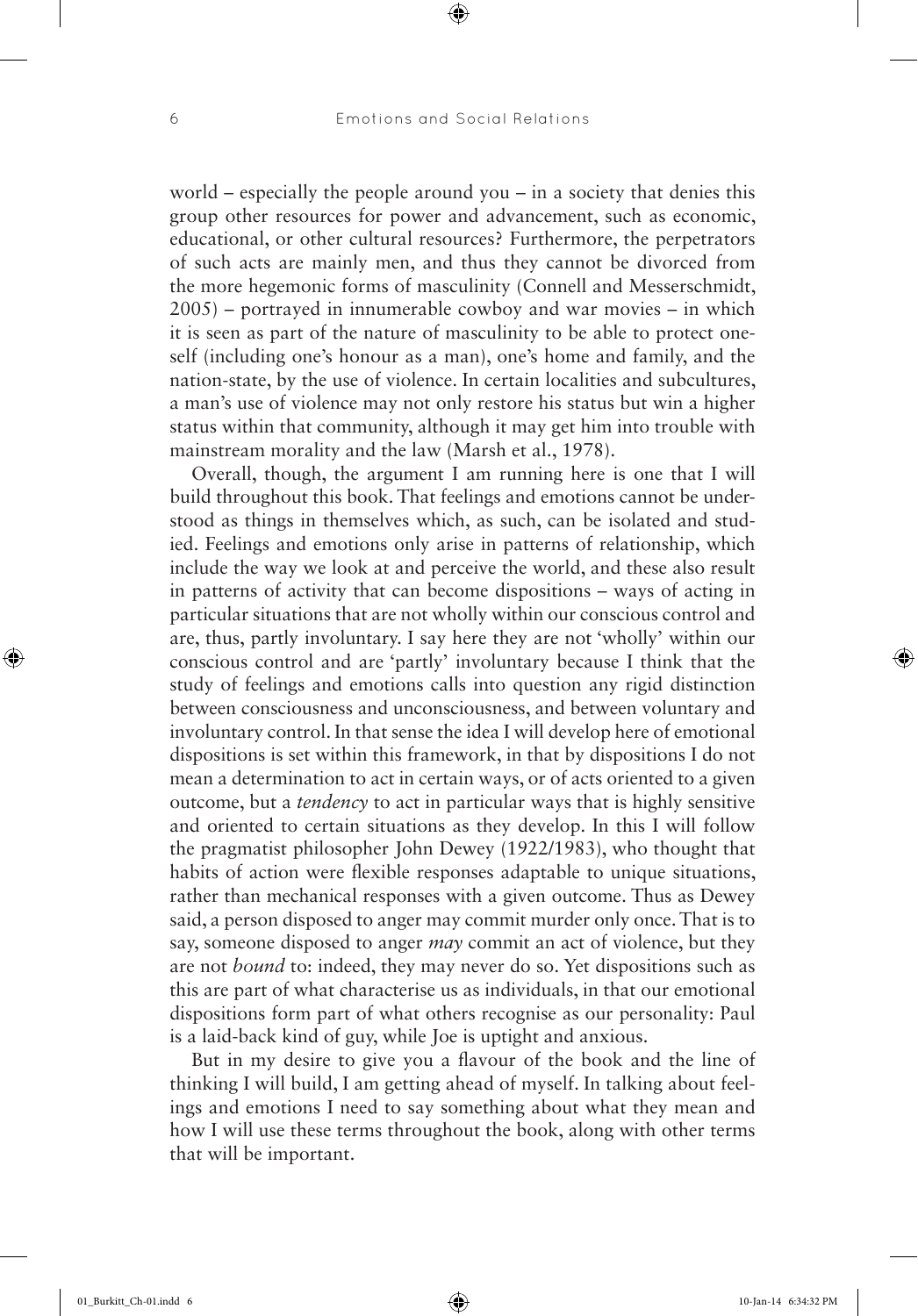### Feeling, Emotion and Affect

In ordinary, everyday language we regularly run the words 'feeling' and 'emotion' together, as in statements such as 'I feel love' or 'I feel angry'. Indeed, emotion is defined by the *Oxford English Dictionary* (2nd ed.) (or OED) as a 'strong feeling deriving from one's circumstances, mood, or relationships with others' and I want to stick to something like this definition in this book, as it emphasises my view of emotions as relational, although I do not think that emotions necessarily have to be strong feelings. It is not the strength of a feeling that makes it into an emotion. All emotions, though, seem to be certain types of feeling, but not all feelings are emotions. Someone may feel caution about a business deal or nervous before a job interview, but we do not usually class caution or nerves as emotions: more often than not we would just refer to them as feelings. And there are other feelings that are not thought of as emotions at all, such as feeling hungry or feeling pain. In this vein, Cromby (2007) has claimed that there are three categories of feeling: first, feelings experientially constitute the somatic, embodied aspect of emotion, such as the lightheaded sensation in the first flush of love: second , there are extra-emotional feelings like hunger, thirst, or pain, and some feelings like being tickled that have an emotional dimension but are not themselves emotions: third, there are more subtle, fleeting feelings like William James described as the feeling of hesitancy when we say words like 'if' or 'but'. In this latter sense, feelings give us a 'sense of our embodied relation to the world, and their influence is continuous' (Cromby, 2007: 102). Because of this we cannot separate out feelings, or emotions for that matter, from our bodily ways of perceiving the world, as perception is the ability to see, hear, or become aware of something through senses such as vision, hearing and touch. But sense is more than the organs of sense perception, as the term 'sense' also means a feeling that something is the case. Thus, sense in all its meanings, including sense perception, is to do with the bodily relation we have to the world and to other people within it, and feeling and emotion is part of this too.

In fact, what distinguishes feeling and emotion is not just that feeling is the bodily sensation which is central to all experiences of emotion. It is also to do with the social meanings we give to perceptual experiences and the context in which they arise. This is why certain bodily feelings are felt as emotions while others are experienced as feelings. The queasy feeling we get before a job interview – the butterflies in the stomach – we experience as 'nerves', whereas the lightheaded feeling and sense of restlessness we get after meeting someone special we experience as an emotion called falling in love. What distinguishes feeling and emotion, then, is not the strength of feeling, because before a big occasion 'nerves' can

◈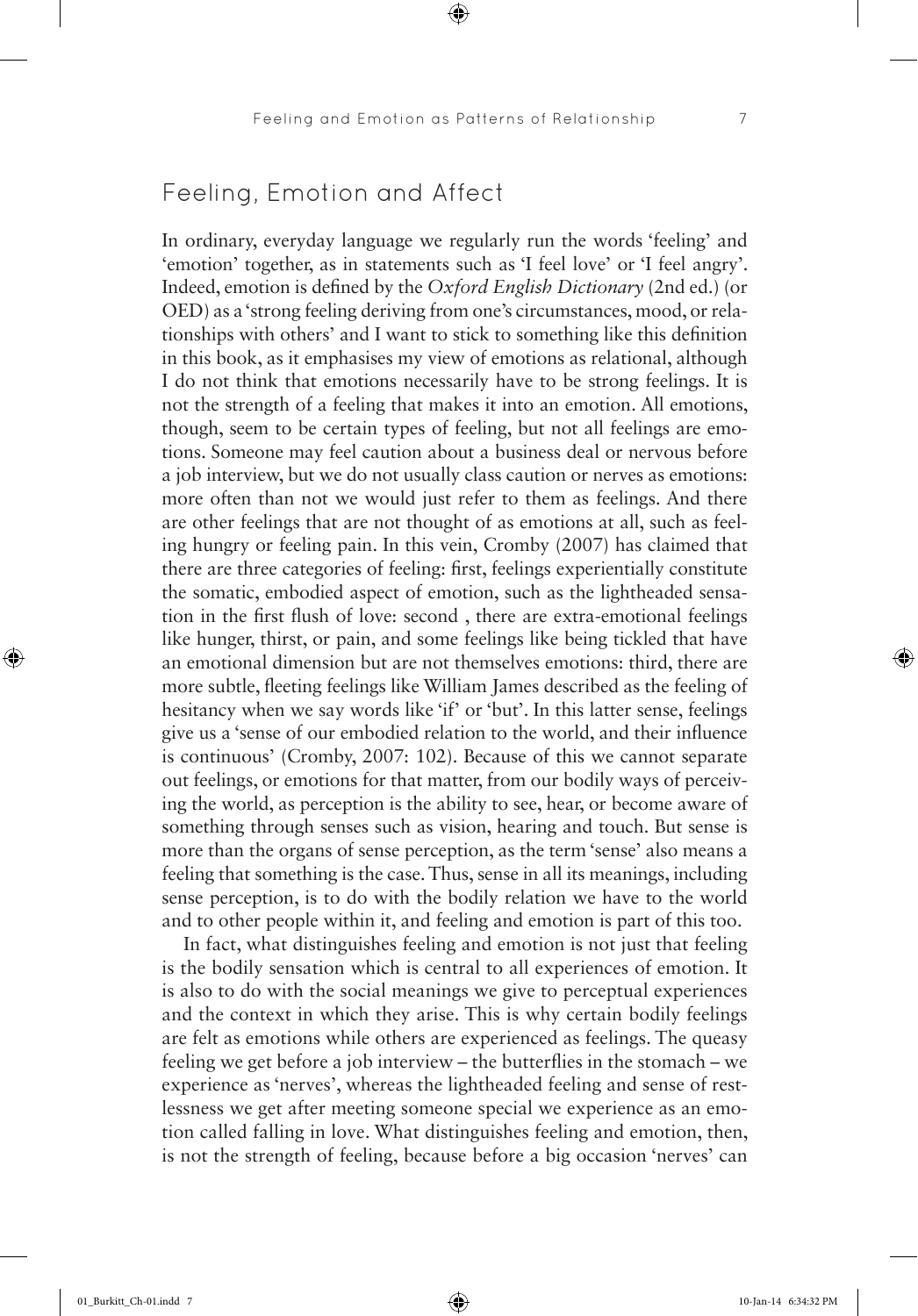become overwhelming, even though we wouldn't normally class them as an emotion; nor is feeling a bodily sensation while emotion is not, for as Cromby showed feelings are central to emotions. Rather, it is social meaning and context that distinguish what we feel as an emotion or some other type of experience. If I'm walking down the street and feeling lightheaded and disoriented yet I haven't just met that special someone, I may start to think I'm coming down with the flu rather than falling in love. As John Dewey said, emotions do not get experienced initially as emotions, intrinsically defined as such; rather, 'some cases of awareness or perception are designated "emotions" in retrospect or from without' (Dewey, 1929/1958: 304). When Dewey says here that bodily awareness or perception is designated as emotion, or feeling, in retrospect or from without, what he means is that it is designated in terms of its contextual reference and its social meaning. I would also underline the *relational* quality of what we define as emotion or feeling. It is in relation to others or to certain situations that feelings are identified as specific emotions: that is the reference point by which we can say that I'm in love, am angry or nervous. What is interesting, then, about feeling and emotion is that they are prime examples of how the body and bodily sensations are always fused with social meanings in the patterned relational weavings of our immediate social encounters. Given this, what I will develop throughout this book is an *aesthetic understanding of emotion*, in the sense of aesthetics not as art theory but as the study of how humans make and experience meaning, and how the body is a fundamental element in this (Johnson, 2007).

Indeed, our feelings and emotions, along with other bodily perceptions, are the means by which we meaningfully orientate ourselves within a particular situation, as well as in relation to others who are part of that situation. Throughout our lives we may develop habitual ways of acting and responding emotionally in given situations, but these habits are themselves the sedimentation of past patterns of relationships and actions, and they must be open to change and adaptation to the situations we encounter. None of us are blank slates emotionally, for even in early infancy we have ways of responding to the world that characterise us as emotional beings. Yet as we enter new situations our emotional habits have to be fluid and open enough for us to be able to interpret our circumstances and to reorientate and adjust ourselves according to our changing feelings and thoughts about such circumstances. If we can't do this, we run into trouble. This is something that I hope to develop throughout this book.

There was, though, another term in the OED's definition of emotion above, which was that emotion is a feeling deriving not only from

◈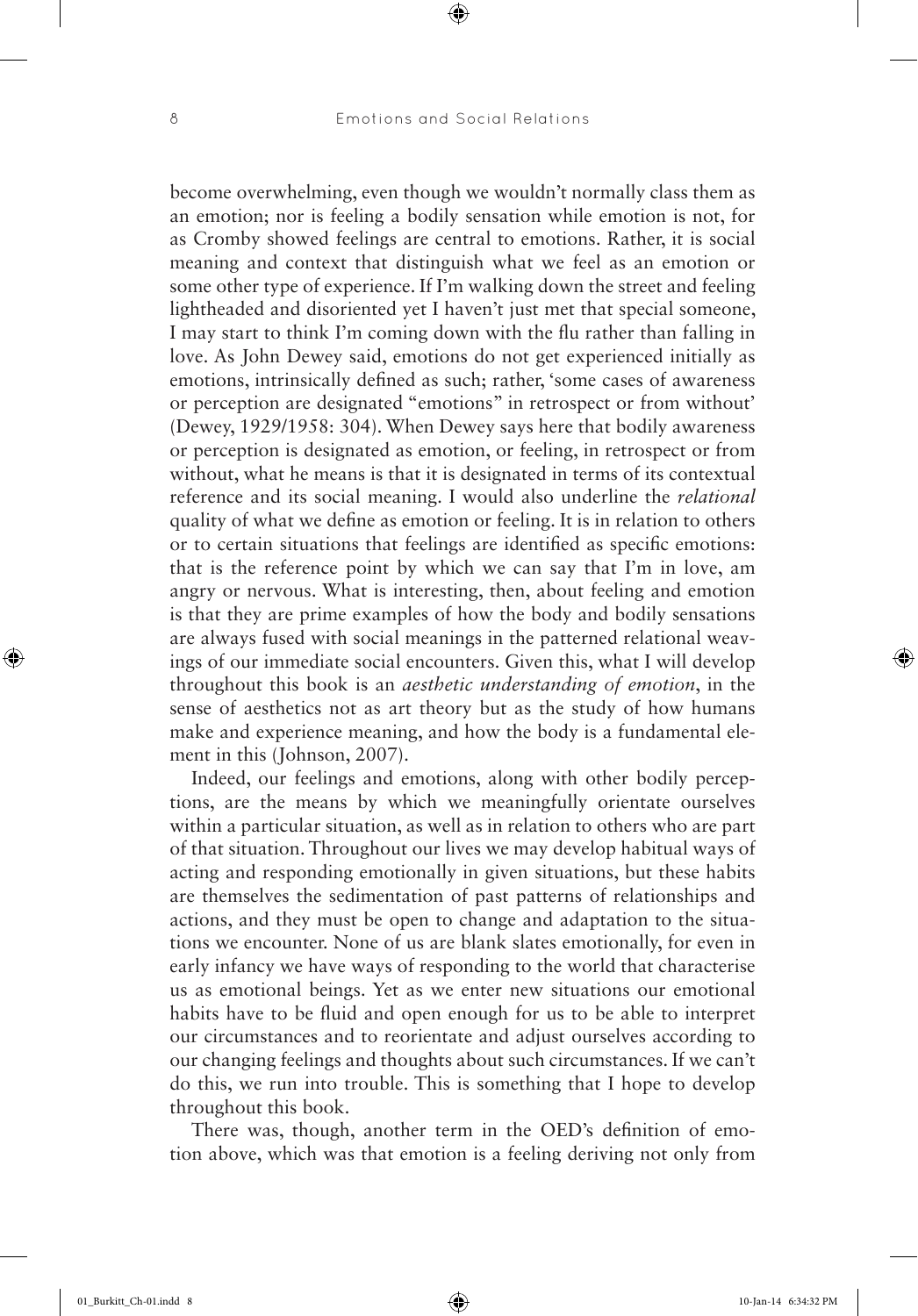circumstance and relationships, but also from *mood.* Here, I will follow Denzin's (1984) definition of mood, in that it refers to an emotion that lingers in our dispositions to action and habit, and in our outlook on the world, long after the situation that created it is over. Thus mood is an emotional disposition, both bodily and psychological, that people bring with them from past situations into new ones that may not have relevance to that emotion. We have all experienced this on occasions where a group of people is cheerful and happy and someone comes into the group bad tempered or grumpy. Normally we would say this person was in a bad mood and, not knowing what the reason for this is, we say things like 'what's got into them?' or 'what's eating them today?' A mood, then, is an emotional hangover from other situations that can be long lasting.

Another term that has become increasingly popular in social and psychological research on emotions in recent years is that of 'affect'. However, I do not want to substitute the term affect for emotion, as I have my own definition of emotion as discussed above. Instead, I will use the term affect with reference to the word's subtle shading of three meanings. First, according to the OED, 'affect' means 'to have an effect on' (and note the difference between the terms 'affect' and 'effect', the former meaning something that makes a difference to something else, while the latter means the result of an influence) or 'make a difference to'; this includes the meaning of to 'touch the feelings of' or 'move emotionally'. Here, affect means being changed by a feeling or emotion in relation to someone or something else, so that one is *moved*, quite literally as well as metaphorically, from one state to another. This accentuates the relational aspect of feeling and emotion because it underlines that it is other people and things that we are related to (other bodies and bodily selves) which can affect us, just as we can affect them. Indeed, the word 'emotion' derives from the French *émouviour* (excite), which in turn is derived from the Latin *emovere*; *movere* meaning 'move'. Emotion, then, is a word derived from the sense of e-motion. My view of emotion is not of a static state or a thing in itself – such as a psychological phenomenon – which then moves us to act, but as movement itself within relations and interaction. In these interactions we are constantly being affected by others, being moved by them to other actions, in the process constantly feeling and thinking – being moved from one feeling or emotion to another.

The second meaning of 'affect' is that we can pretend or enact a particular emotion to have an effect on others, in the sense of *affectation.* The latter term is defined by the OED as 'behaviour, speech, or writing that is pretentious and designed to impress' and as 'a studied display of

◈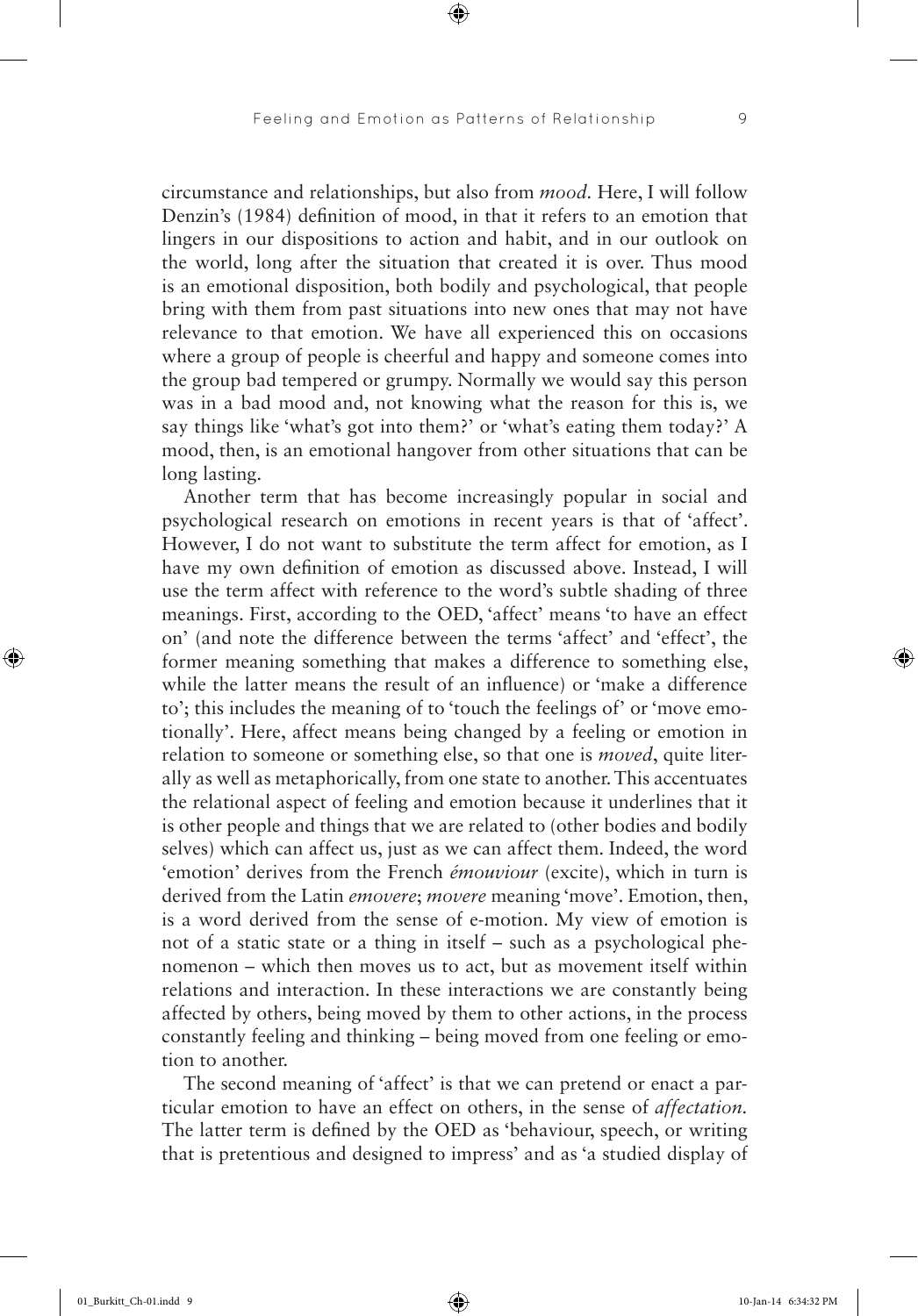real or pretended feeling'. In this sense, we can put on a show of how we feel or perform an emotion for particular effect, especially to draw the required emotion from others or to impress them in some way. When going to shake hands with the bereaved family on the way out of a funeral, one would hardly console them with a big beaming smile and a slap on the back. It would be unacceptable under the circumstances. If one smiled, it would be in a consolatory fashion and usually accompanied with such required words as 'I'm sorry'. In this ritual there is a knowing sense in the use of emotion, especially if one was not close to the deceased and is not feeling any deep sense of grief. This has led some to argue that the production of all emotion is scripted in this way and produced by the 'actor' as required for the situation they find themselves in. Emotion, it is argued, is affected according to the 'feeling rules' for each familiar scenario, which is why emotion has to be regarded as a social construction.

I dispute this account of the production of emotion, although I do not dispute that emotion can be affection in certain circumstance. My argument will be that the first meaning of affect is primary in our experience: a feeling or emotion that *takes us* or *moves us* in ways that we cannot help or prevent. From the experience of the infant wailing and crying for food or for consolation, for satisfaction or protection, to *falling* in love (and such metaphors are significant as I will explain in Chapter 3), the primary experience of feeling and emotion is one of helpless absorption in the experience. Affect in the second sense, meaning affectation, is a secondary phenomenon that occurs only after we have learned to feel. Then, and only then, can we produce emotions to order, ones that are expected of us under certain conditions. In this case it could be said that we produce or perform emotion according to the required feeling rules, but this does not mean that feeling rules produce or construct all social emotional experience. This is just wrong thinking, as I will argue in Chapter 6.

The third meaning of 'affect' in the OED is one related to psychology, that of 'emotion or desire as influencing behaviour'. In psychology this often means emotion as a cognitive or physiological state motivating or driving a particular behaviour. For example, in a recent article, Duncan and Barrett have argued that affect is not the opposite of cognitive styles of thinking or of processing information mentally, but affect actually plays a role in cognition. Thus affective reactions are the means by which 'information about the external world is translated into an internal code or representation', and the term 'affect' itself, rather than 'emotion', is used to denote 'any state that *represents* how an object or situation impacts a person' (Duncan and Barrett, 2007: 1185, my emphasis).

◈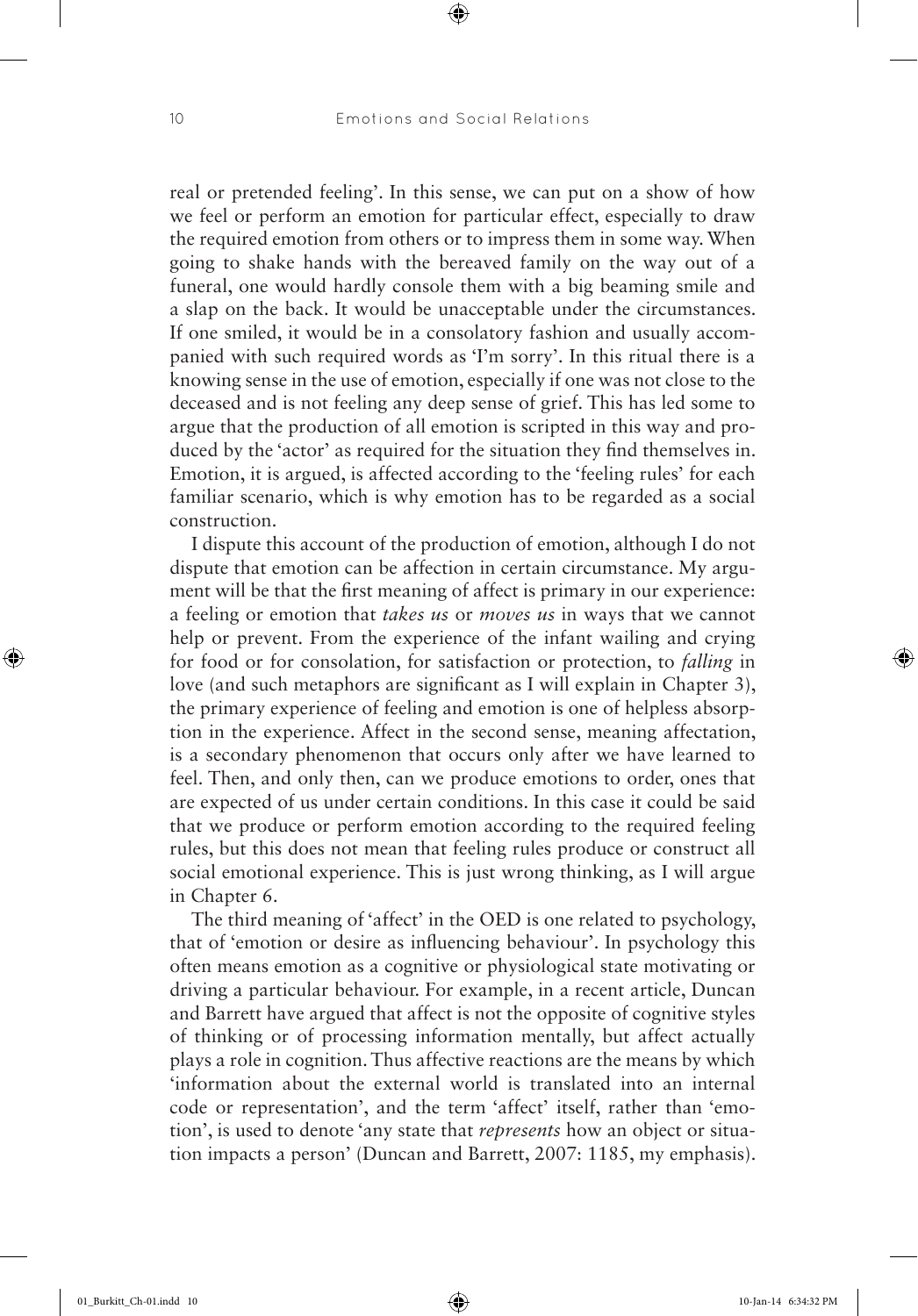However, as in the case of paranoia that we have just discussed, affect is defined *only* as a *mental representation* that is either the affect itself or the affective response it provokes, as paranoia provoked aggression. But this explanation is framed only in terms of how mental states *represent* the impact of an object or person upon us; it takes no account at all of the bodily relations we have to other people and things, which is to say the way we are *actually* related to them in a shared social world. I do not dispute that the way we relate to people and things leads to mental imagery and the whole realm of the human imagination, as I show in Chapter 3, but I do dispute that the latter is all there is to affect and emotion. In this book I argue against the cognitive way of seeing and understanding emotion as a mental representation, instead putting forward the case for understanding emotion as arising from a context, a set of circumstances and relationships with others and things.

However, it is important to clarify this use of terminology right at the beginning because the term 'affect' has so many different uses in social, psychological and cultural studies. In this last discipline the 'turn to affect' has been highly influential in the last 10 years, and once again the term 'affect' takes on a characteristic meaning within cultural studies (Blackman and Venn, 2010). Just as the 1980s was characterised by the 'turn to language' or to 'discourse' in many of the social sciences, now many in cultural studies are turning away from language as a key to the meaning of human cultural interchange and focusing on affect instead. Following Massumi (2002), in cultural studies the term 'affect' is defined as being about the *intensity* of experience rather than its quality or its discursive meaning. Thus, the quality of an experience is to do with the emotion associated with it, something which can be expressed in language or discourse, while affective intensity is non-representational and non-conscious, therefore escaping all attempts to articulate it. Unlike in the psychological sciences, affect is seen as relating to the body rather than the conscious mind, and is concerned with the flow of intensities that pass and circulate between bodies, almost like a contagion. Because of this, affect is also characterised as non-rational and accounts for the irrational forces that can grip whole communities, such as outbreaks of mass hysteria or panic which affect a collective body as well as an individual one. As Seigworth and Gregg state,

... affect is found in those intensities that pass body to body (human, nonhuman, part-body, and otherwise), in those resonances that circulate about, between, and sometimes stick to bodies and worlds. ... Affect, at its most anthropomorphic, is the name we give to those forces – visceral forces beneath, alongside, or generally *other* 

◈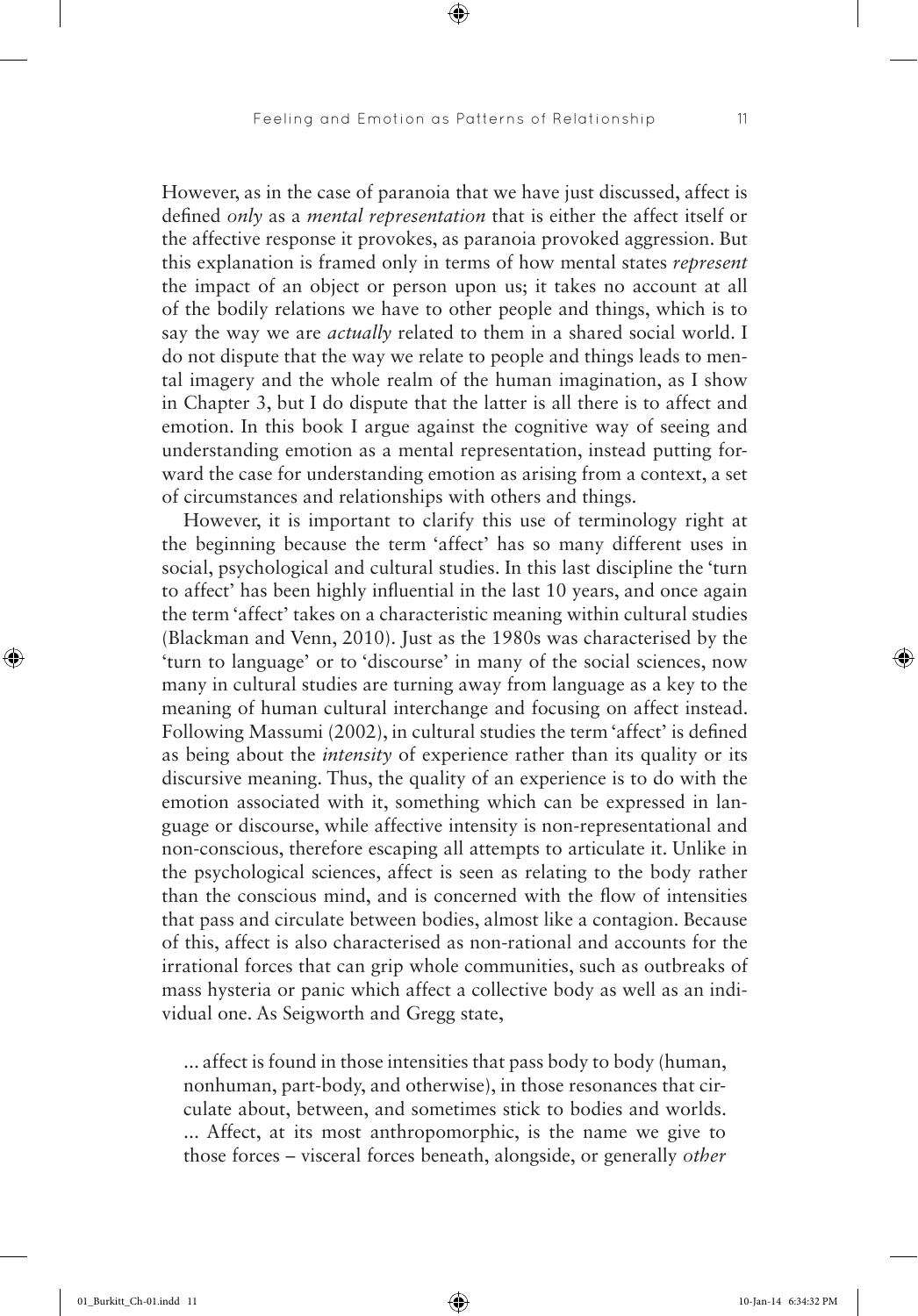*than* conscious knowing, vital forces insisting beyond emotion. (Seigworth and Gregg, 2010: 1, emphasis in original).

The danger in this view is that affect, seen as a force, intensity or valence, comes to be understood as being like electricity as it passes through a circuit; a current with its own charge that comes to 'stick' to bodies and worlds. But if affect is generated by bodies affecting other bodies in a relational patterning, affect is not something separate from bodies that can stick to them. Affect is not a mystical force or a charge akin to an electrical current, but is a material process of its own kind created by body-selves acting in relational concert. This idea can be accommodated in some studies of affect, such as Henriques' (2010) account of the affect of music – its vibrations, frequencies and rhythms – on the bodies of dancers in a dancehall in Kingston, Jamaica, allowing them to feel their body movements in a syncopated pattern. This is a material process that emerges from the patterned figuration of dancing bodies responding to the music, especially the low-pitched bass-line of reggae, and to other bodies in the room. The material frequencies and vibrations of the amplitudes and timbres of sound resonate with the corporeal rhythms of the crowd pulsating with kinetic dance rhythms. These are felt in the body as frequencies that translate into the collective movements of dance.

But this also raises questions about affect as being something other than conscious knowing; indeed something which is inassimilable and always in excess of consciousness. This is because those people moving their bodies in the dancehall 'know' full well what they are doing: it is just that this is not an intellectual form of knowing, like knowing about the gravitational forces by which the earth revolves around the sun (gravitational forces themselves being generated by moving bodies in space and time that do not stick to them), nor is it a practical kind of knowing, like knowing how to make a meal from a learned recipe. It is more a knowing on the level of a feeling for the rhythm and how to move your body in sync with it and with other bodies – although some have a better feel for this than others. This calls into question the rigid distinction between the conscious and unconscious, as feelings are a primary element of consciousness itself (Peirce, 1902/1966). Moreover, the joy that people can feel in situations where they are dancing with others is not simply a named conscious emotion, because central to the experience is the feeling of life and freedom of movement that *is* joy. Furthermore, I do not think we can separate out the intensity of such experiences from the quality of them, for the greater the quality of the experience of a night out dancing, the more intense the experience will

◈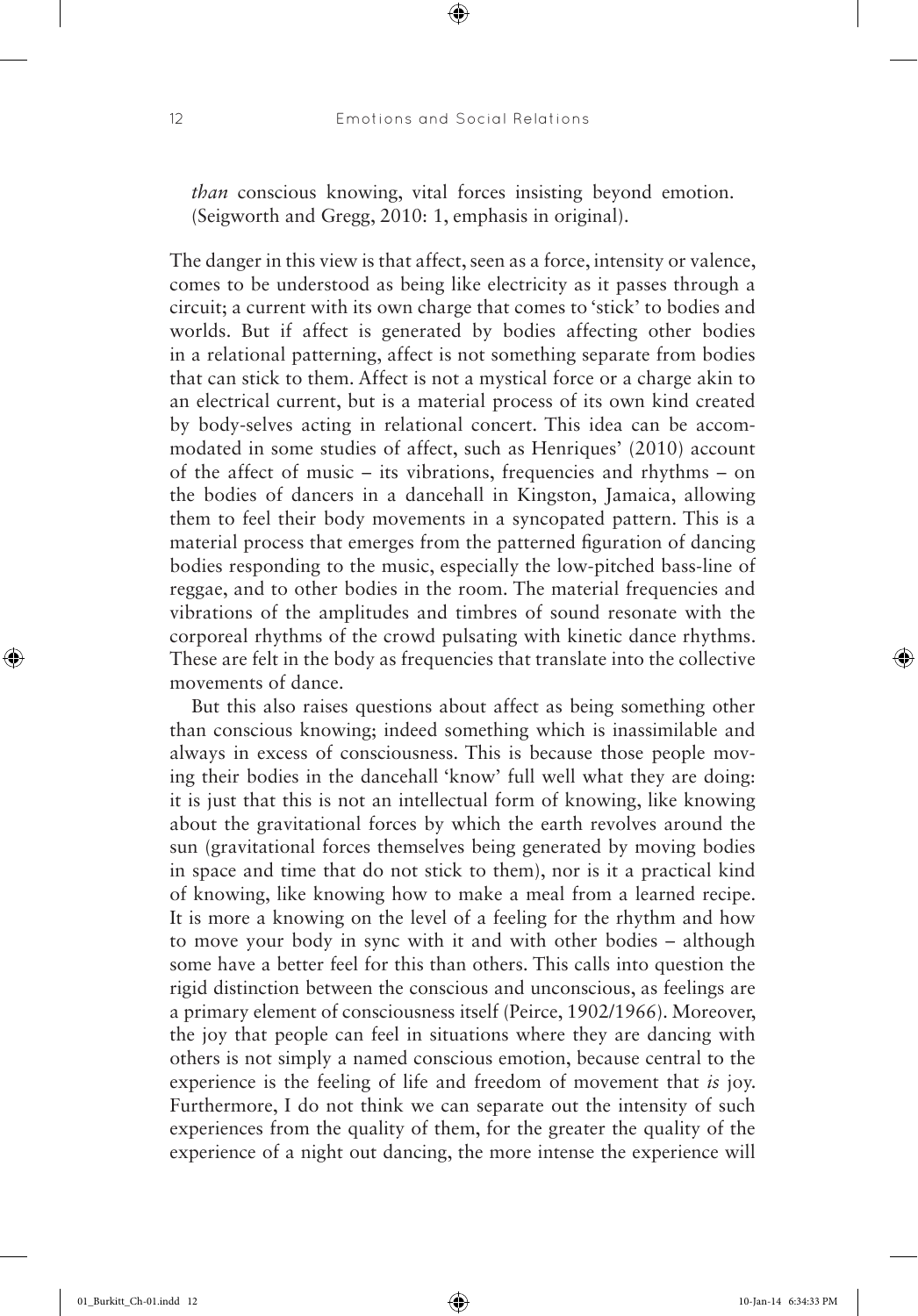be. How we are affected by this quality of the experience as a whole will also influence what emotions we feel, whether that is joy, or feelings such as euphoria or transcendence. It therefore seems to me impossible to separate out terms such as affect, emotion and feeling as standing for different experiences that exist in different realms, i.e. the unconscious as opposed to the conscious, the bodily as opposed to the discursive.

Although it is true that we cannot always name what we feel, either as distinct feelings or as emotions, it is a wrong move to then say that feeling or affect is something other than the discursive and the conscious, belonging in the realm of the body. This is because, if we adopt Merleau-Ponty's view, language itself is not a disembodied phenomenon, belonging in the realm of abstract linguistic or grammatical rules. Language is not learned by children as an intellectual exercise, although that may be true of learning grammar in school; primarily, though, language is learned habitually *as a practice* before it can be contemplated intellectually. This is how we know what we are going to say before we have actually said it, without articulating the words first of all for ourselves or for others: it is because speech is 'a certain use of my phonatory apparatus and a certain modulation of my body as being in the world' (Merleau-Ponty, 1945/2012: 425). Speech and thought does not *represent*, it is an expression of my bodily belonging to the world and the situations within it. Thus in circumstances where I feel surprise, reactions like 'Oh no!' or 'Look out!' are not verbal or mental representations that then need to be expressed; rather, they are bodily expressions of my being in that particular situation at that time and how I am affected by it. It is the way I feel that speaks in such circumstances, meaning that feelings and emotions can speak – they have a voice and a specific intonation. As in reactions of surprise, utterances like 'Oh no!' or 'Look out!' will have a sense of bodily urgency to them, illustrated here on the page by my use of exclamation marks. Likewise, if I'm deeply in love with someone I may end up blurting out the words 'I love you' despite my best efforts to suppress it. These spontaneous uses of language are learned, just as the words they utilise are learned, but they become as 'second nature' to us because they are as natural as many other uses of our bodies (like dancing in the dancehall).

As William James noted, more subtle feelings are also involved in the bodily use of language, written or spoken, especially where we *feel* the hesitancy in words like 'if' or 'but'. So while Massumi (2002) defines affect as to do with the body's capacity for movement and change, in contradistinction to the idea of the body in theories of discourse which freeze it in a static discursive position, this is a critique of just one *particular* post-structural informed view of discourse and language. Another

◈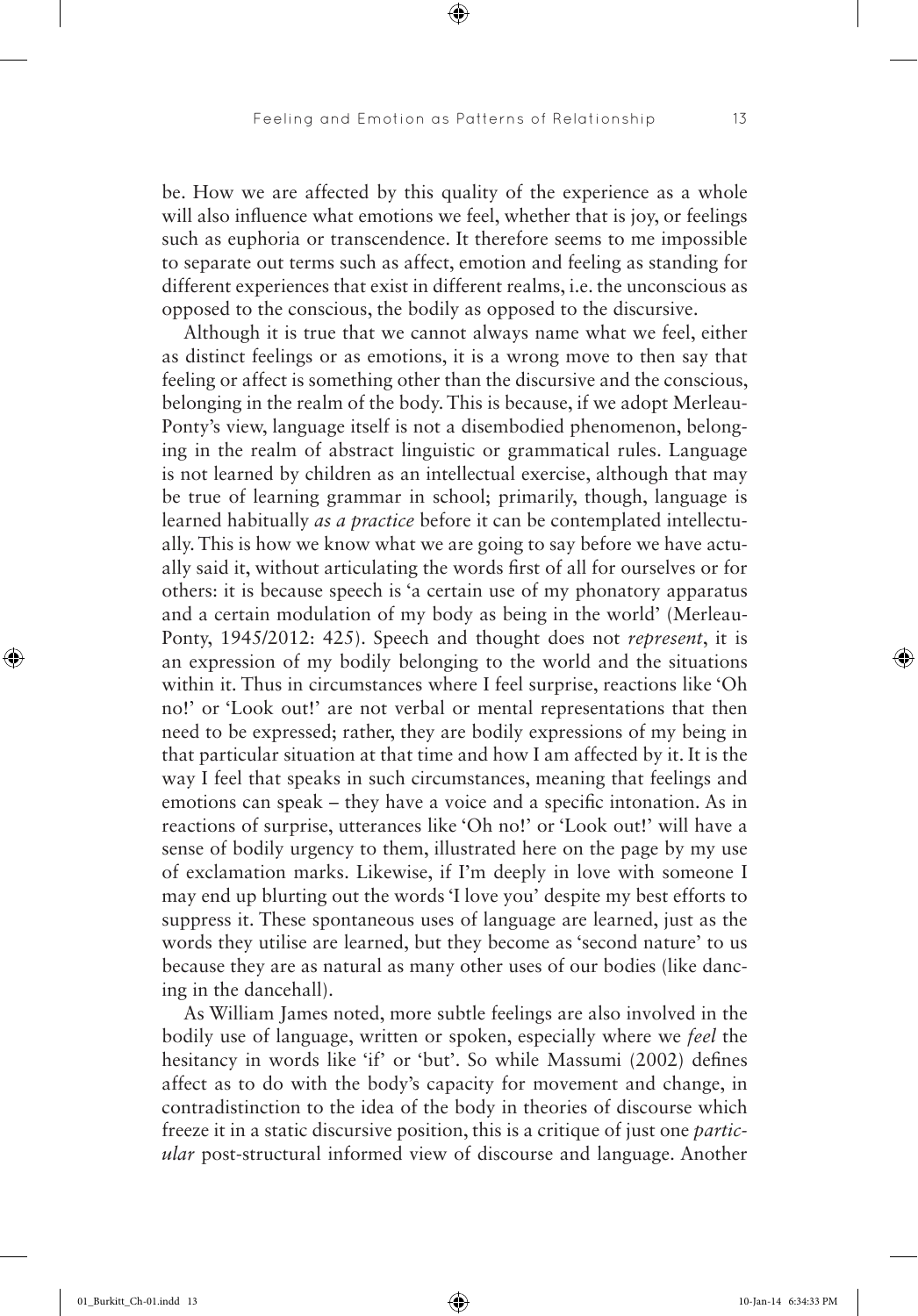view, such as Merleau-Ponty's phenomenological understanding of language, fuses the body and the many ways it can be affected with bodily movement and the bodily use of language.

What this means is that throughout this book I will not take a position where the term 'affect' means something radically different from emotion. This does not mean I have no affinity with some elements of the theories of affect in cultural studies, as I am also attempting to view emotion in terms of relationality and embodied movement. However, I do not take the view that the embodied capacity to be affected by other bodies, human or non-human, takes us beyond emotion, language and consciousness in its various forms. I side more with the view of Wetherell (2012), who has developed the concept of 'affective practice' to argue that affect is to do with embodied meaning-making that has both pattern and order, while also being capable of creating conditions which open us up to fluid, indeterminate and radically shifting possibilities. The idea of affective practice also constantly orients us to the view that affect and emotion, as embodied meaning-making, is something that we *do* within social life, instead of being subject to unconscious forces and intensities that flow through relational figurations. Wetherell also wants us to look at the cycles and rhythms of affective practices, although these are never clearly explained; thus, 'affect does display strong pushes for pattern as well as signalling trouble and disturbance in existing patterns' (Wetherell, 2012: 13). However, I want to think of pattern as patterns of relationships and that affect does not push for this or disturb it (how could 'it' if affect is not a thing in itself and is about practice) but is part of relational configurations and, as such, is a complex phenomenon.

#### Complex Emotions

I have no doubt that affect is an aspect of human practice, but looking at emotional or affective practices in isolation is not so telling. Indeed, one of the problems in studying emotion is there seem to be so many aspects to experiencing emotion that focusing on one in isolation gives only a partial picture. But then how do we account for them all, especially when many aspects of emotional experience, such as cognition or embodied emotion, are often taken as in opposition to each other? My solution is to view emotions as complexes, where the many different components of emotions are configured to form the whole emotional experience. Here, when I say emotions are complex phenomena I mean 'complex' in both senses of the term. First, that emotions are complex in that they consist of many different aspects of experience which are connected together,

◈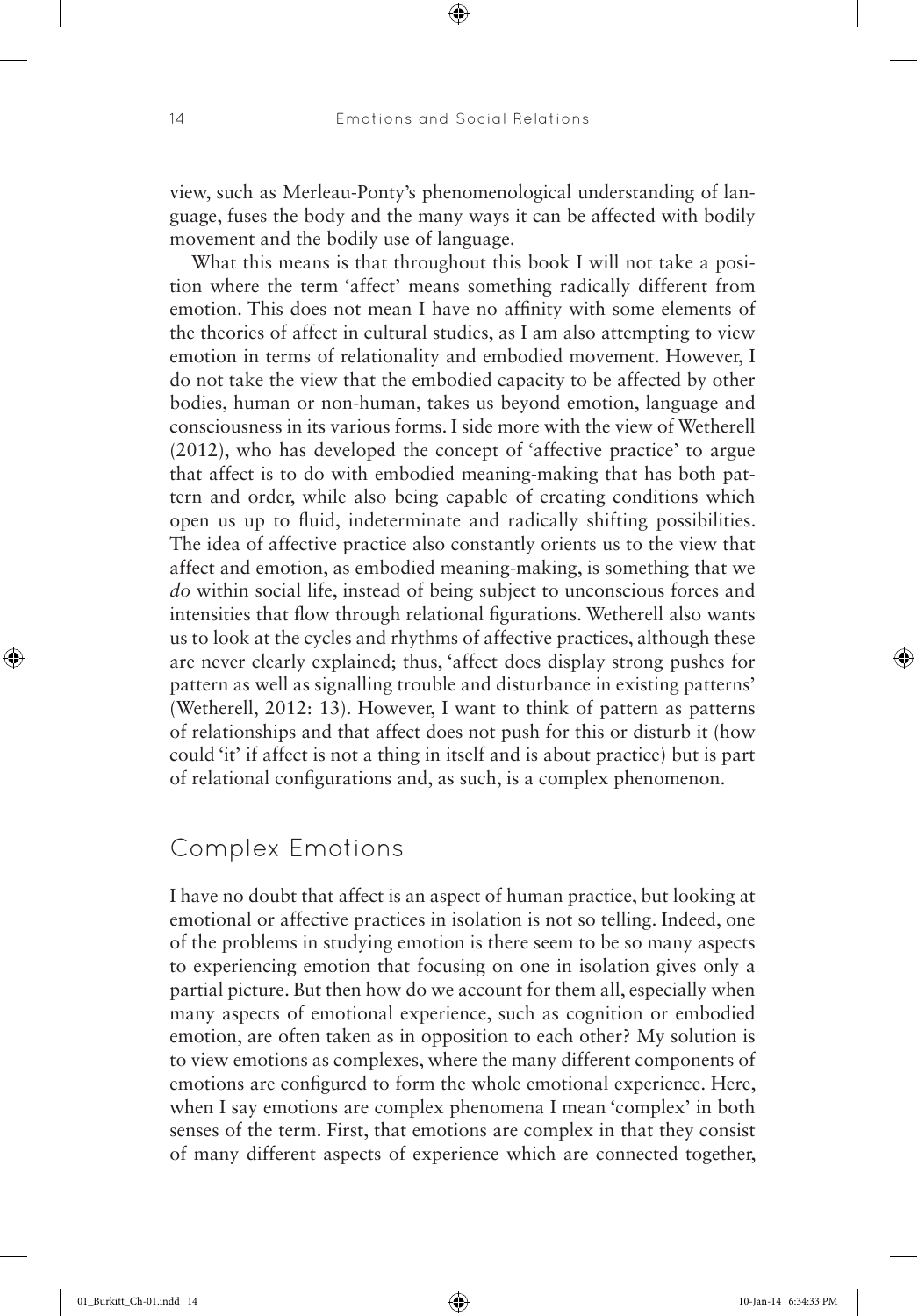albeit temporarily, to create an emotional experience. And, second, emotions are complex in that they are not easy to understand because they are complex and intricate phenomena.

In the first sense of the term 'complex', I mean that emotions are complex in that they are composed of different but interrelated aspects of experience, and some of these I have already touched on, such as the bodily, the psychological, the discursive or linguistic, and the biographical. However, simply lumping these together and saying that they somehow overlap to create emotions would be highly unsatisfactory. *My argument here is that we are always in patterns of relationship to other people and to the world, and feelings and emotions form our embodied, mindful sense of different aspects of those relationships.*  Without that relational sense there would be no feeling or emotion. I cannot love or hate someone or something without reference to the way I am related to them and they are related to me in given, specific situations and contexts. It is this that gives my feelings meaning and sense, in that when we love or hate someone it is usually for a reason to do with the way they have affected us or the way they have behaved in a certain situation. At the same time, though, we would not *feel* these things were it not for our body-minds which register these feelings at some level, in the case of love not only as an interpersonal attraction but often as a physical attraction as well. That does not mean that these feelings, some of which are emotions, are 'natural' in the sense that they are biologically given and then simply expressed or understood through social meanings and language. Rather, because we grow up as social language users, speech, like feeling, is one of the uses and modulations of our body, so that what we feel and think is never something different from the sense of speech and, more generally, of language and social meaning. Like the man on the train who behaved aggressively to the woman sitting in his wife's seat, his emotional response cannot be understood separately from the social meaning the situation had for him, of social status positions and his fear of being belittled. These situations are complex because they involve human bodies and minds in socially meaningful situations; without the body-mind we could not *feel* our situations and patterns of relationship with others, yet without the social meaning of these relations and situations our feelings and emotions would be random and meaningless. Attempts to reduce the understanding of emotion to psychological, physiological, neurological, or even to social situations in themselves, will only ever be partial and unsatisfactory. *A complex understanding of emotion allows us to understand how socially meaningful relationships register in our bodyminds and, at some level of awareness, are felt.* Emotions always have

◈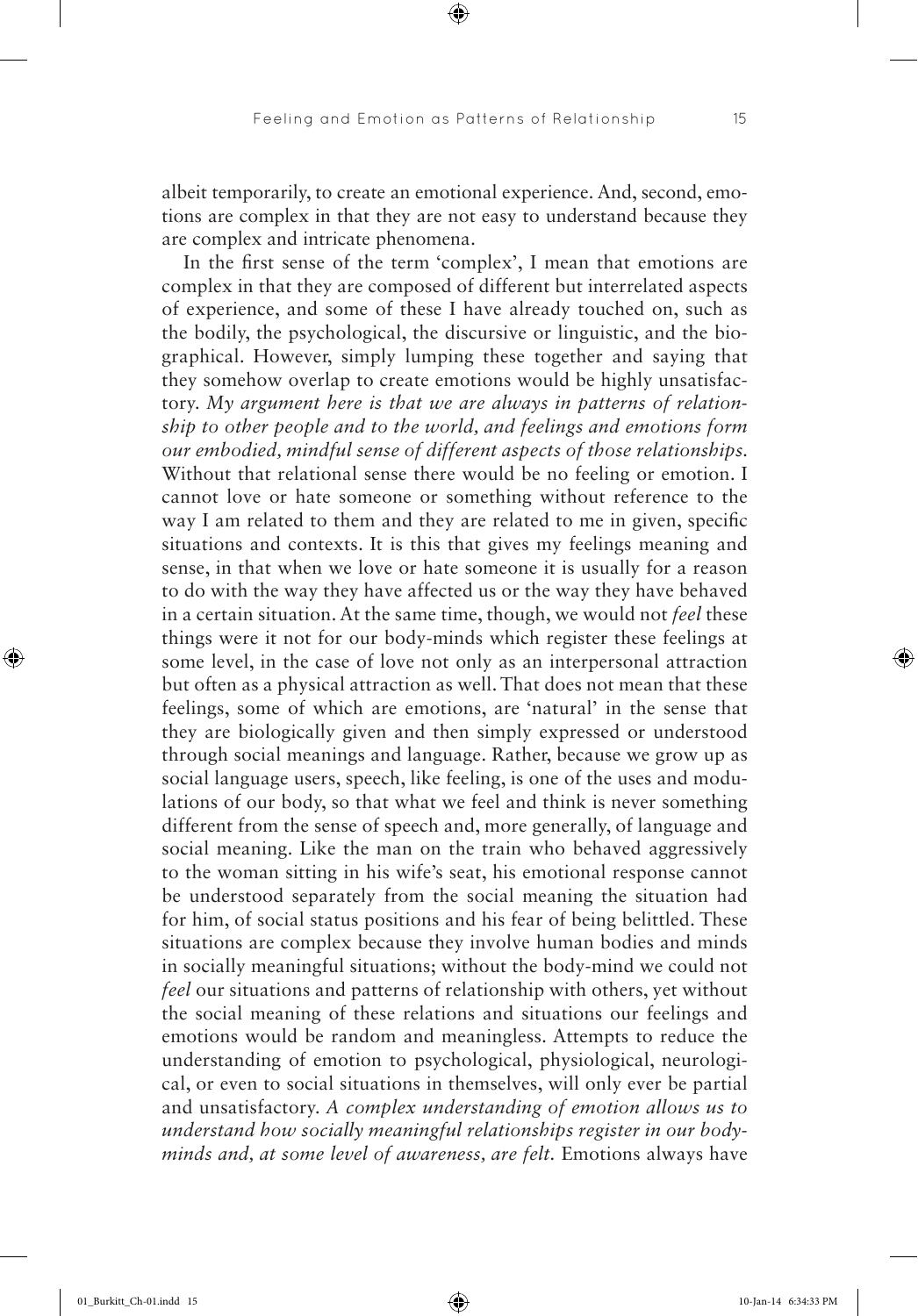elements of the socially meaningful and discursive as they are embodied in specific situations.

Emotions, then, are also complex in that they are complicated and intricate phenomena. However, there is also a third meaning to the word 'complex', which is its reference to someone overly preoccupied or fixated with an idea, usually about themselves, as in, 'He's got a complex about his weight' or 'She's got a complex about her lack of education'. In psychoanalysis the term has been used to denote a psychic condition in which repressed or partly repressed mental contents cause internal conflict which is manifest as unusual or abnormal ideas or behaviour. In this way, neurotic or hysteric behaviour is understood as the result of complexes. This is an explanation that I reject, largely because, once again, it rests on certain emotional or behavioural states as being the result of mental processes only. Yet in my understanding of feeling and emotion complexes can have a meaning if we do not define these only as mental processes. So, for example, a complex could involve a certain pattern of relations in a given situation – like someone sitting in my seat on a train – which creates a configuration of feelings and emotions drawn from past relational patterns that dispose me to act in certain ways, such as – 'they're always getting at me', 'why does this always happen to me', 'they're looking down on me', 'I'll show them'. Alternatively, the complex could go like this – 'someone's in my seat, what do I do?', 'shall I ask them to move?', 'nah, there's lots of free seats in the carriage'. Although this is expressed in verbal terms, when in the immediate situation these responses may just be feelings, it does illustrate how a complex may play out in specific situations; a complex formed from a social situation and my relationship to it in terms of my own bodily disposition to feelings and thoughts stemming from past patterns of relationships in my biography.

Our control over a complex will depend on the unity and strength of a situation and also of our dispositions – the unity and strength of our feelings – within it. As Buytendijk (1965/1974) pointed out, in emotion we often feel as if we are at the mercy of an alien power, something we cannot control, and at times this is felt to be our body. So in instances of blushing or of panic in an examination, we are *overcome* by emotion as we lose poise, memory and control of our bodies and thoughts. This is a compulsion that is brought on by a particular situation – social clumsiness in front of others or an examination – that is not experienced as a physical disease, but is dis-ease in another sense: it is the *sign* of personal confusion and loss of poise. As Buytendijk says, 'what evokes the shyness or fear is a *sign,* emerging from the periphery in the field of encounter, from the *possibility* of bodily disorder and personal impotence', so that the bodily reaction confirms that 'the personal

◈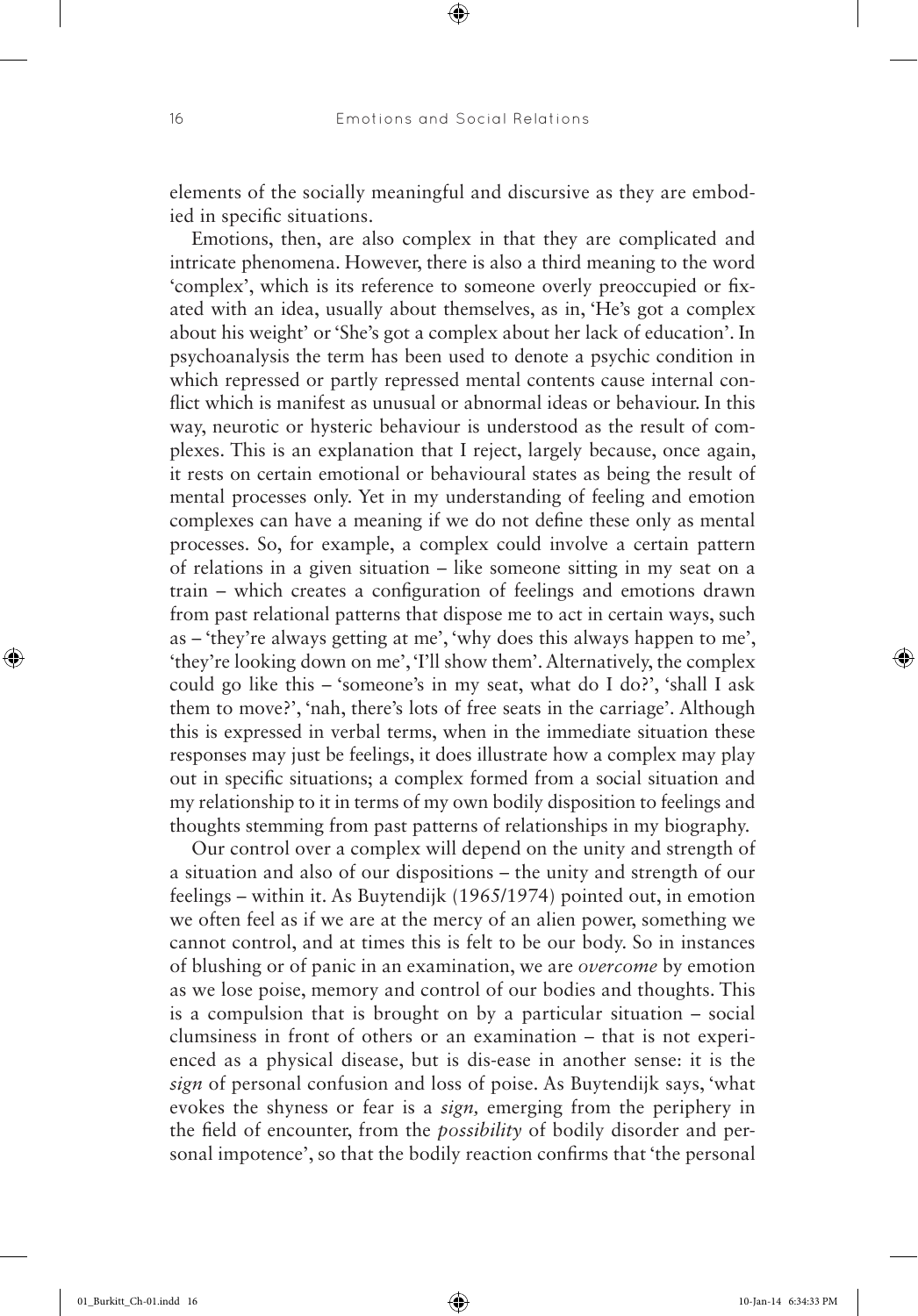*e-motio* was already indicated situationally' (Buytendijk, 1965/1974: 177, emphasis in original). Here, a complex emerges from the situation which is read as containing the possibility of the loss of poise, and the bodily disposition – 'a tentative sketch of our existence' (Buytendik, 1965/1974: 179) towards that loss of control in such circumstances. The different reaction of individuals to the same situation is based on the different meanings it will have for them, depending on past biographical experiences. As Buytendijk points out, the physiological responses themselves have no purpose, such as the reddening face when we are blushing, yet they represent for the person the bodily, lived sense of the emotion-making situation.

For Buytendijk, though, 'being emotional' or becoming emotional always exists in the experience of being out of control, of being taken over by the situation in ways similar to the ones above. The fact that a feeling or emotion can completely overwhelm us and take us over, as in a panic attack or *falling* in love, challenges the idea that our consciousness of what happens to us is unified and continuous, along with the illusion that we are always in control and that our willpower is supreme. However, this is not the only way in which we experience feelings and emotions. There are situations in which we are conscious of what we are feeling in the moment and have the power to control it to some degree. As I said above, this may depend on the unity and strength of a situation and also the unity and strength of our dispositions in that situation, or it may depend on the nature of our relationship to the people and things in it and how they affect us. For example, if a boss at work is scathing about my capabilities and I'm about to give the job up anyway, I'm more likely to feel sanguine about this than if I desperately need or want the job – in which case I'm more likely to feel angry or upset. In some cases affect may become affectation, as when we show concern for the misfortune of someone we really do not know well. What I want to develop here, then, is the idea that there is a range of experiencing feeling and emotion, and that our control of these experiences will vary across a range, from being helplessly affected at one end to being very much in control and affecting the required responses at the other end.

#### Emotions and Relationships

Having defined many of the key terms I will be using throughout this book I now need to say something about what I mean when I refer to the term 'relationships', and thus to emotions as patterns of relationships. Kenneth Gergen has pioneered research in the relational context

◈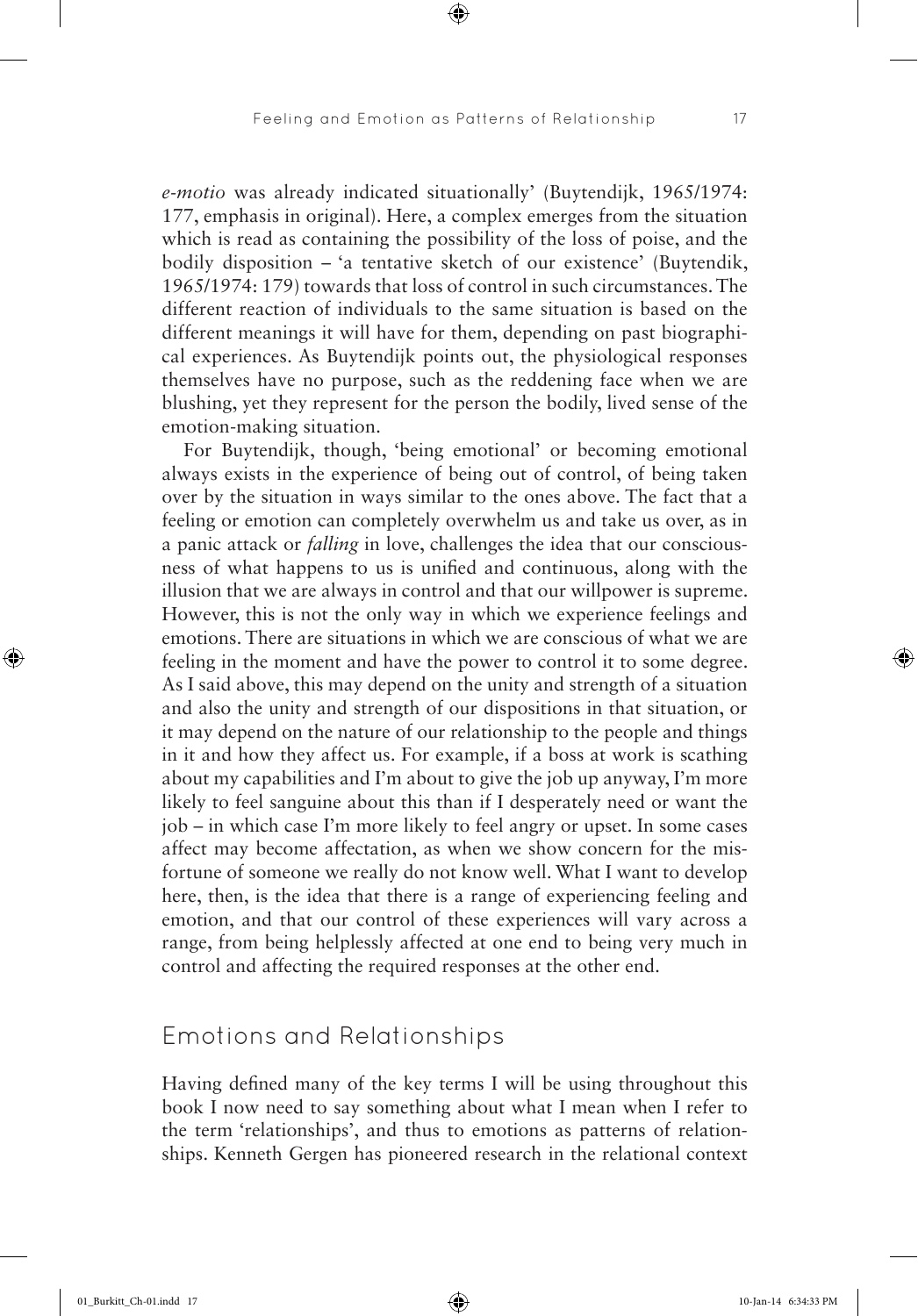of emotion, suggesting in a similar fashion to Bateson that 'communities generate conventional modes of relating; patterns of action within these relationships are often given labels. Some forms of action – by current Western standards – are said to indicate emotions' (Gergen, 1994: 222). Like me, Gergen claims that emotion is not a thing or a substance that exists separately from relationships; rather, he suggests that we perform emotion within relationships, a bit like actors perform emotions on stage. In particular cases, patterns of relationship can be viewed as *emotional scenarios*, which are informally scripted patterns of interchange. It is within such scenarios that individuals perform emotions, which are not under the control of the individual but are called for by the particular relationships in that scenario. To explain this, Gergen draws on research by Pearce and Cronen (1980), as well as on a study he completed with Linda Harris and Jack Lannamann, to show how domestic violence between couples is an unwanted repetitive pattern of hostility that escalates within relationships, ending in physical violence that was not the original intention of either of the parties. The view also emerged that under certain conditions, such as one party being excessively critical of the other, violence was more likely to occur even if it is not acceptable. What Gergen is pointing out, though, through these small examples, is that in certain scenarios a violent act is not the result of an emotional state contained within an individual, such as anger or rage, but that these emotions emerge as part of the relational scenario itself; in this case, mounting hostility and decreasing opportunities for conciliation. While options for transforming or altering the course of the emotional scenario are always possible once it is in play, these options are limited by cultural traditions which prescribe the possibilities for intelligible action.

However, there are limitations to the view of emotions as scripted performance, as I will show in Chapter 6. Although it is true that people do informally script their emotional scenarios in the context of current relationships, they also bring their own biographies and dispositions into the scenario or situation, as did the man and woman on the train in my earlier example. Perhaps these scenarios are best understood as the acting out of dispositions from the past as much as 'performances' created according to an unfolding script. So while I have great sympathy with the intent behind Gergen's relational view of emotions, I have disagreements about the concepts he deploys to understand emotions in a relational context. Moreover, he does not define what he means by 'relationships', taking it for granted that we know what is meant by that term. There are personal relationships, like those Gergen refers to above, and wider social relations. I will come to this in a moment.

◈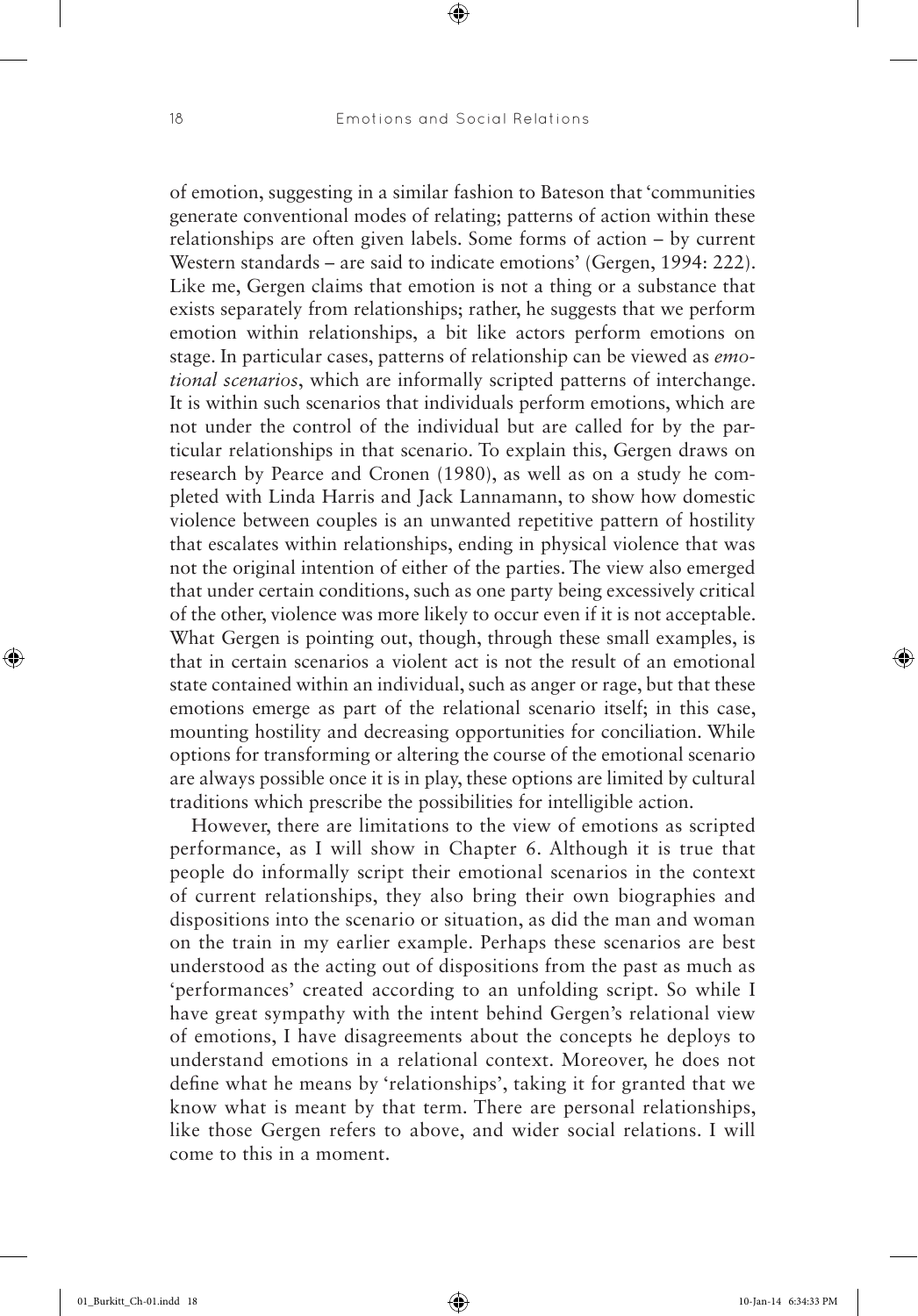Briefly, I want to mention one other point on which I differ from Gergen, which is his rejection of 'experience' as being important in emotional life. Gergen rejects this term because he feels it is individualistic and detracts from the focus on relationships. However, if we follow John Dewey's ideas about situations and the experiences within them, there is no need for this to be so, because the term 'experience' does not denote something purely subjective and private, but instead is taken to mean the interaction between a person and their environment, involving other people and objects. For Dewey, experience is therefore about activity and interaction in the world which is not primarily subjective, but is relational in that it is constituted in relations to others as well as to the whole context of one's immediate situation. Thus, experience is a continually evolving process in which interactions are nested in dynamic relationships identifiable within particular situations (Dewey, 1934/1980). This is the definition of experience I will follow in this book and is the reason why the term figures so largely in what follows.

To return to the issue of relationships, what do I mean here when I talk about relationships and about emotions only appearing in particular relational contexts? I agree with Crossley (2011), that an understanding of relations has to be centred on *interaction*, which is to say primarily the interaction between people, or perhaps that between people and things, such as inanimate objects, or the interaction between people and other living creatures. In this sense, 'a social relation is not an object, akin to a bridge, but rather a shifting state of play within a process of social interaction' (Crossley, 2011: 28). This means that social relations are never static, remaining in the same state, but unfold over time in a process of continual change. They are dynamic, unpredictable and co-created, so that no one person is ever in complete control over the way the relation will evolve.

The relational approach I will develop here follows that of Emirbayer (1997) who argues that relational sociology *does not* see the social world as consisting primarily in substances or 'things' (the substantialist perspective) that constitute the fundamental units of enquiry; rather, the relational perspective understands the terms or units of enquiry (such as emotions) to derive their meaning, significance and identity from their location in social relations, the latter being conceived as dynamic, unfolding processes that are never completely finalised. It is these relations that are the primary unit of analysis rather than the constituent elements in themselves. Although Emirbayer calls this approach transactional, following Dewey and Bentley (1949), as opposed to interactional – the latter term being conceived in the substantialist terms of the interaction of static entities, similar to the Newtonian understanding of the causal interaction

◈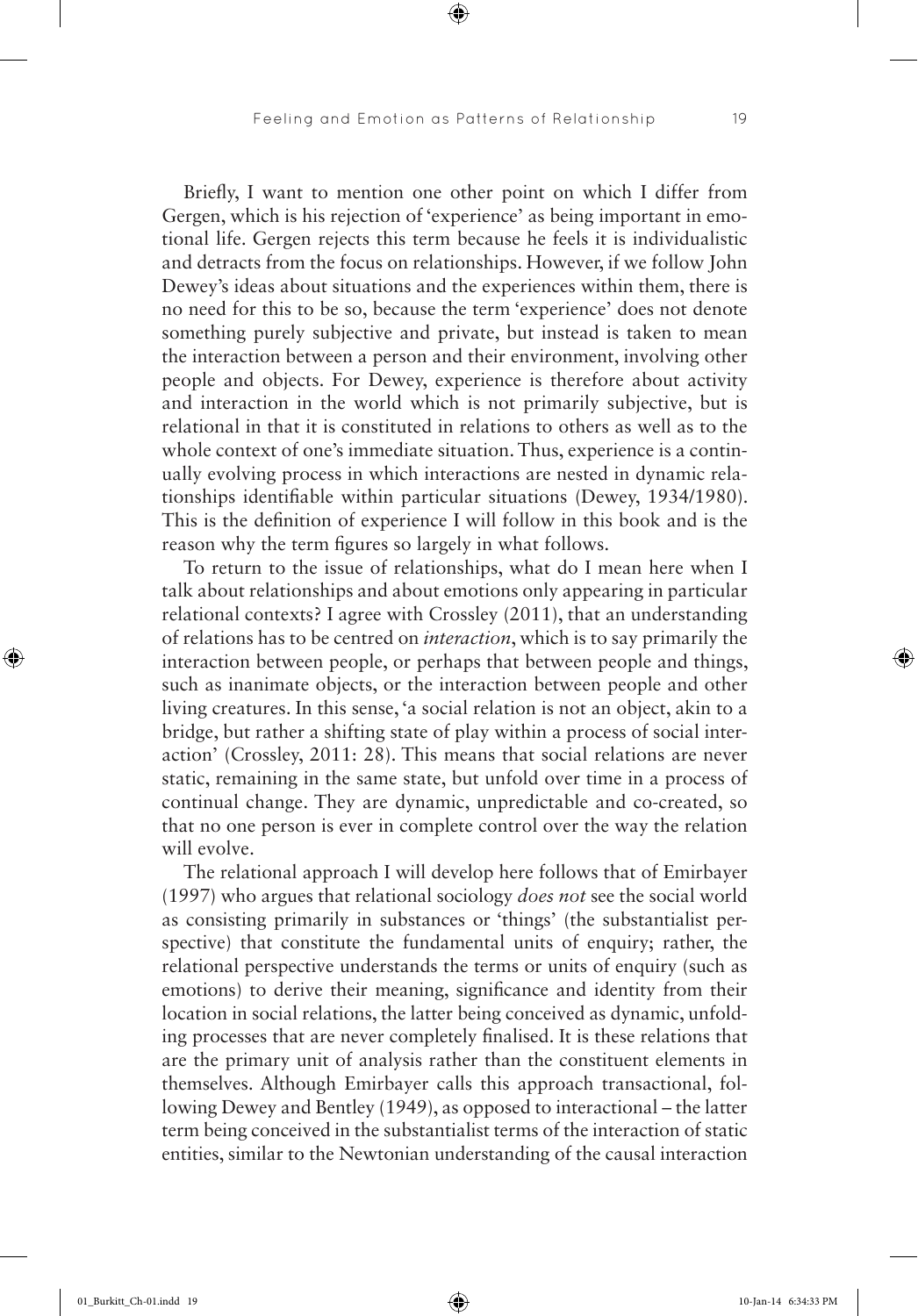between fixed entities in the universe – like Crossley I shall continue to use the term interaction here. This is partly because this is the familiar term in the social sciences, but also because by it I do not mean interaction in the Newtonian sense, rather in the relational sense used by the pragmatists (including Dewey in his early work). That is, interaction is a relational process that goes on between elements that are not understood to be independent at any point in the process, because each takes on their meaning and identity in relations: furthermore, their meaning and identity changes in relational processes. This is true of emotions, which, in the approach I am advocating here, are not substances but only come into existence and take on a meaning in relational processes between people. Likewise with human identities, that (as I will argue in Chapter 5) are not to be understood as fixed entities, but as polyphonic selves that take their form within and act upon complex, fluid, dialogical social relations.

In this sense relations can be understood as patterned figurations, just as Norbert Elias (1939/2000) conceives of figurations as being like a dance in which the patterned activity is created by the dancers acting in concert. While the dance cannot be independent of the dancers, it can be independent *of any particular dancer*, in that different styles of dancing are communicated and learned in a social process in which the dance style came to be a relatively enduring and recognisable pattern of movement through which individual dancers learned to dance. This is the way that dances spread, endure, multiply and are transformed, through myriad individual and collective variations of the practice. But the dance is also material because it is a practice that is dependent on embodied social learning; on the repositories of movement lodged in muscle memory that enable, with intense practice, the effortless flow from one body position to the next.<sup>1</sup> In a similar way, affective practices can spread through myriad social relations, conceived not as absolutely bounded entities, such as sealed off 'societies', but as relations between classes, groups and factions which are themselves not bounded entities; rather, they are multiple and intersecting networks of interactions and practices. These, too, rest on material and economic factors, as I will show in Chapter 2, that support different types of relationships and thus enable different types of affective practice. But this means that the emotional scenarios in which dramatic encounters occur are the relational settings in which wider cultural styles come into play, just as the setting on the train was infused by social class and gender relations – the different styles of masculinity and femininity, and the different bodily displays of status and social distinction that helped script the drama. Because networks of relations intersect and overlap, there is no way of separating the macro – the relations between classes, groups and factions – from the

◈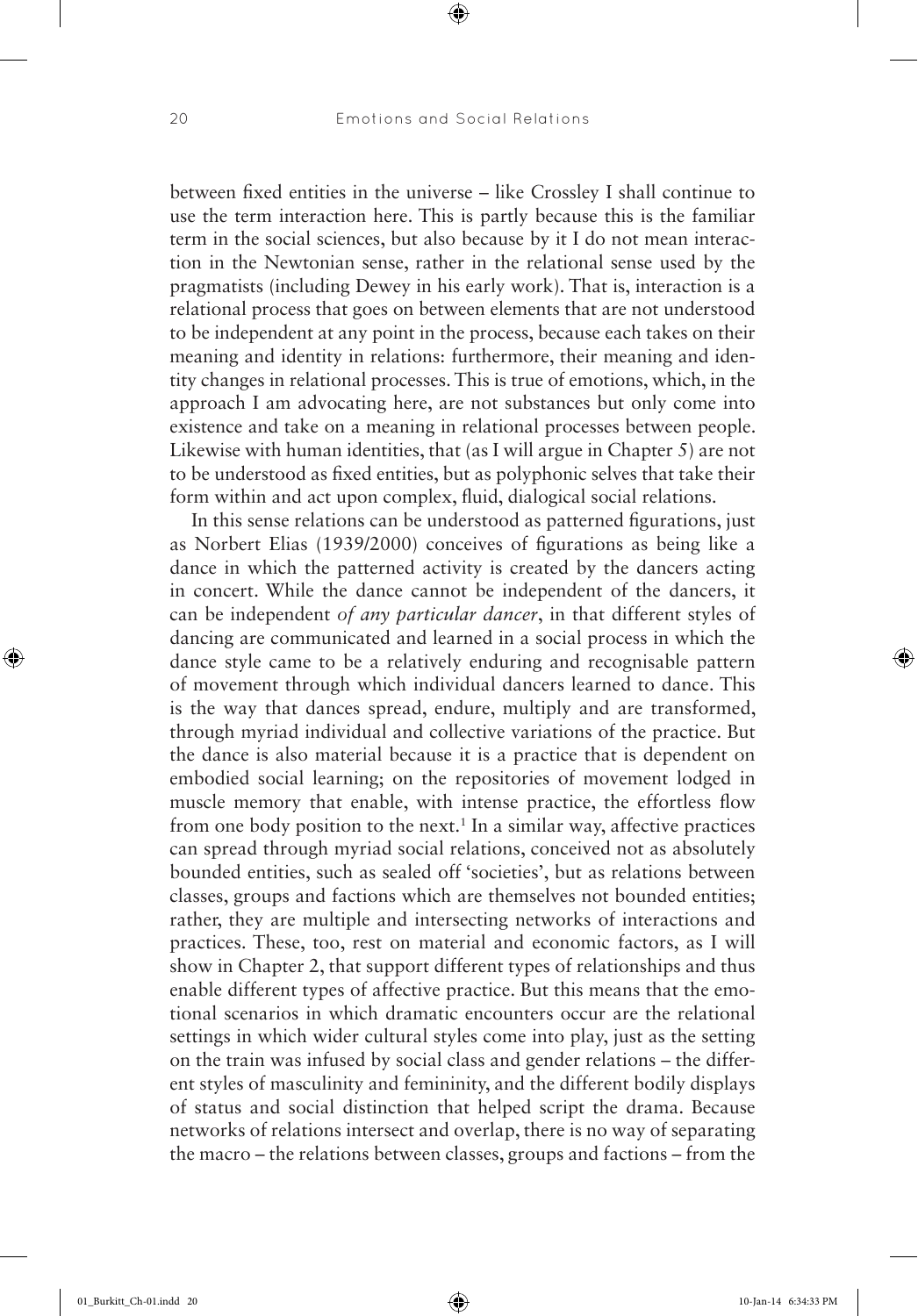micro – the face-to-face interactions of particular situations – that take place in the broader framework of social relations.

Perhaps social relations and the scenes of interaction can really only be understood as 'a temporally embedded process of social engagement', that is 'informed by the past (in its habitual aspect), but also oriented towards the future (as a capacity to imagine alternative possibilities) and towards the present (as a capacity to contextualise past habits and future projects within the contingencies of the moment)' (Emirbayer and Mische, 1998: 963). As Raymond Williams (1977) commented in his essay on 'structures of feeling', culture and society seen as monolithic blocks are an expression of an habitual past tense, as fixed objective and explicit forms, whereas the present moment is more active, subjective and flexible as it moves towards a future which is not defined in absolute terms. The fixed forms of the past – society, culture, a dance – become active and part of practical consciousness 'only when they are lived, actively, in real relationships, and moreover in relationships that are more than systematic exchanges between fixed units' (Williams, 1977: 130). In the moment of active relations 'we are concerned with meanings and values as they are actively lived and felt', a process in which there is no distinction between thought and feeling in practical consciousness. Instead, in the moment of interaction there are 'characteristic elements of impulse, restraint, and tone; specifically affective elements of consciousness and relationship: not feeling against thought, but thought as felt and feeling as thought: practical consciousness of a present kind, in a living and interrelating continuity' (Williams, 1977: 132). Williams talks about these as *structures* of feeling because they are not mere flux; they are sensed as a pre-formation of new meanings, open to articulation when new semantic figures are created that can give them full expression. However, the important thing for us here is that in the present moment of interaction, feeling and thought are one and the same; they are part of practical consciousness which brings into play and experiences socially given meanings from the past, but is capable of creating new meanings in the present moment and as it imagines the future. I will explore these ideas in Chapter 3 as I further develop the aesthetic understanding of feeling and emotion.

As I said above, though, within these relations there are varying degrees of power, so that some may have more influence than others, meaning relationships are never completely harmonious. There are conflicts, tensions and rivalries in all relations to some degree or another, or at the very least there is the possibility for these to emerge. Once again, the example of the young man on the train serves to illustrate this, as the interaction between people from different social backgrounds and with very different

◈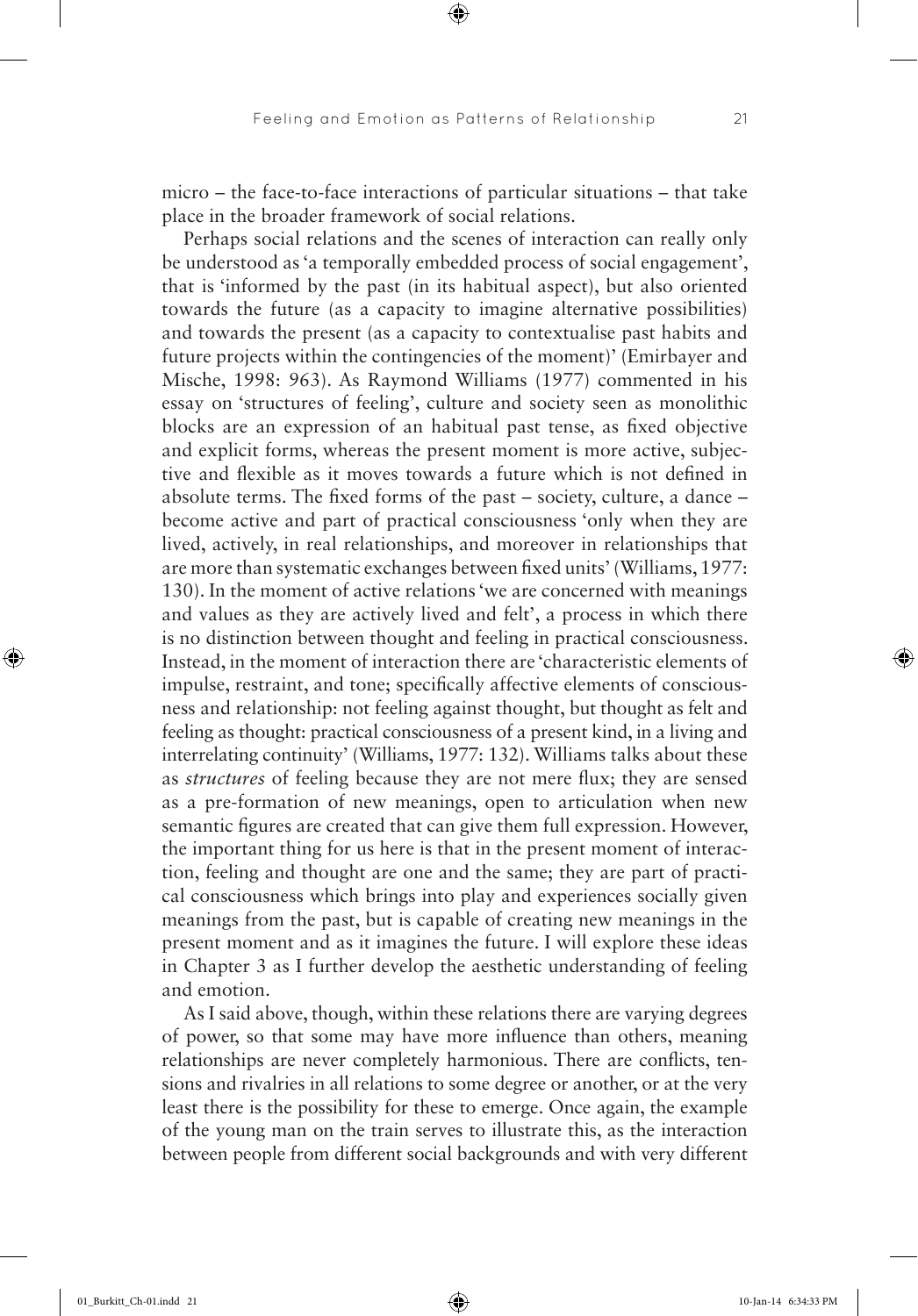perceptions of the situation can lead to miscommunication and lack of attunement in emotional situations. What we also saw in this example is that particular situations in which people relate to each other and interact are intersected by wider social relations that stretch across societies, such as relations and conflicts between social classes and genders. This list could also include different ethnicities or religious groups that might affect the relationships between individuals in local contexts, depending on the perceptions, attitudes or prejudices of the particular people involved. Local contexts are influenced by the wider networks of social relations, but not in any over-determined way; in fact, as we will see in the next chapter, local contexts might provide a haven from wider relations of conflict. I will call these local contexts 'emotional situations' and locate them within the broader social relations within societies as a whole. I hope to illustrate this in the next chapter, which looks at the historical and cultural relations in which emotions develop and evolve. Before that I want to give a brief summary of what is to follow in each chapter of the book.

#### Chapter Summaries

The idea of emotions as patterns of relationship and of emotion as complex is threaded throughout what follows. In the next Chapter (2) I look at historical and anthropological evidence which suggests that emotion has changed as social relationships have changed, a view that goes against the idea that there are a number of 'basic emotions' which are universally found in all human societies and cultures. There is a vast amount of historical and anthropological work, some of it supporting the idea of universal emotion while other work emphasises its variability, to the extent that it is impossible to review all of this in one chapter. Instead, I focus on the history of romantic love as it emerged in western societies in the 12th century, suggesting that what we understand today as a natural, timeless emotion has a history stemming from a certain time and place when significant changes in social relations occurred which, in turn, supported new social practices that allowed the feelings to emerge that we associate with being in love. Similarly, I look at changes in the emotion we call aggressiveness throughout the Middle Ages in the west, and finish by looking at anthropological work done on the emotion of grief in a Brazilian shantytown. My purpose in this is to show how emotions are embedded in social relations and how emotion is a complex phenomenon that also involves the body and various feelings, not just the discursive understanding of emotion as it changes between historical periods and across different cultures.

◈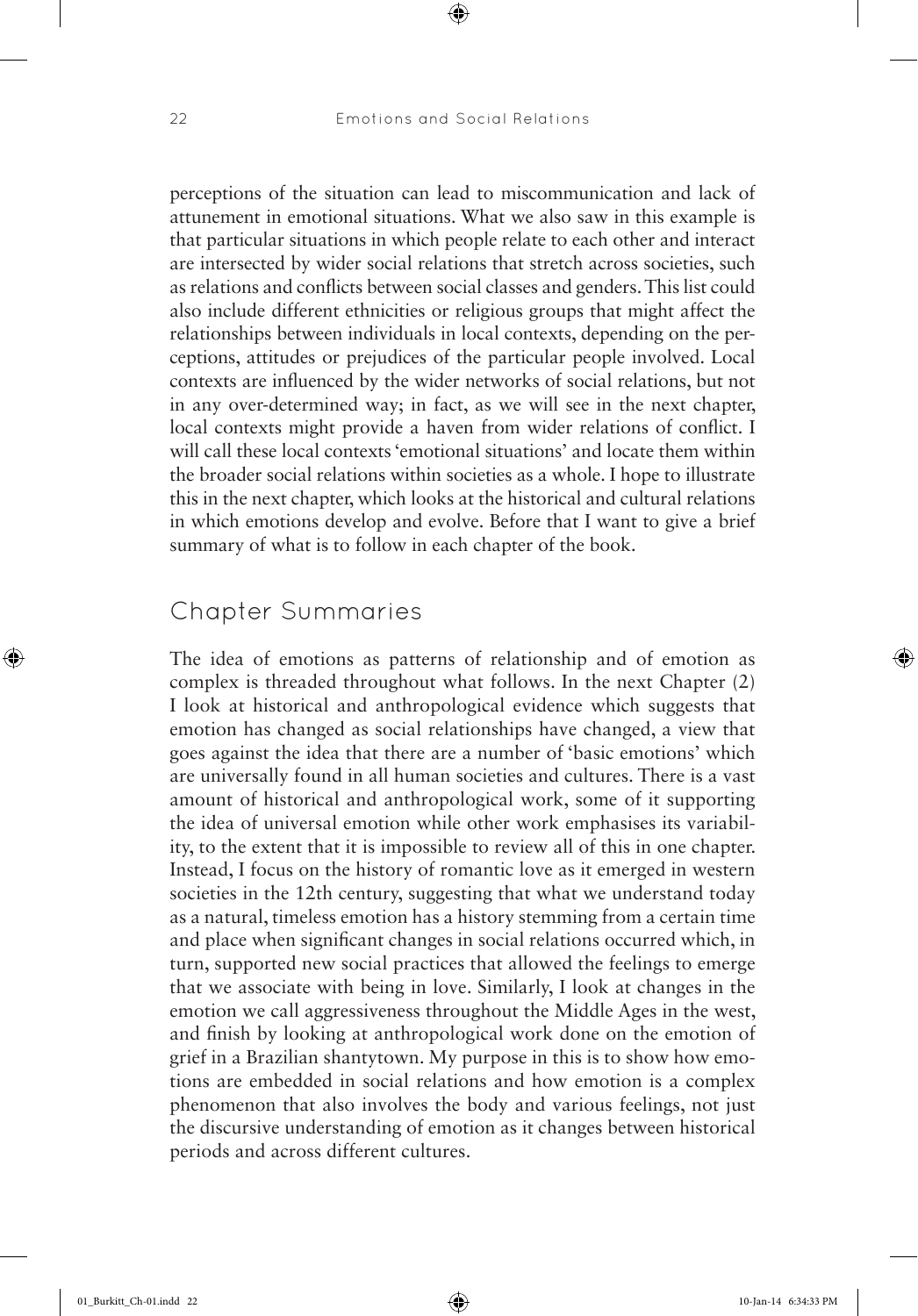This theme is then taken up in Chapter 3, which develops the aesthetic theory of feeling and emotion, in that they are seen to be at the centre of the bodily process of making and experiencing meaning. Here, I argue for the complex understanding of emotion, in which for emotional experience to occur there has to be both a bodily response to a particular situation fused with a mindful realisation of that experience as expressed in language, word meanings and metaphors. My argument is that we need to account for the whole of this complex phenomenon to understand how emotions are composed of different feelings, and, in turn, how these feelings occur. This leads me into a consideration of work in contemporary neuroscience in Chapter 4, in particular that of Antonio Damasio, who has attempted a neuroscientific understanding of emotion which also unites the mind and the body, something that is ignored by most other works in neuroscience. However, in my critique of Damasio, I find his work falls short of the complex view of the emotions I am aiming for, as it fails to understand the way emotions are created in social relations. Instead, a cognitive-behavioural model of emotions is adopted by this form of neuroscience which I find to be inadequate. I do, though, at the end of the chapter, look at work currently emerging in neuroscience which might be more adaptable to the kind of explanation of emotion I am developing here.

Some of these themes are continued in Chapter 5, as Damasio has attempted not only to challenge the dualism between body and mind in the study of emotion, but also the dualism between reason and emotion. I take this forward throughout this chapter, but in a very different way, drawing on the work of pragmatist thinkers like Dewey, Mead and Cooley, alongside the Russian theorist Mikhail Bakhtin. My argument here is that emotion is not something separate from what we call 'rational' thought but is integral to it, along with other factors like the imagination which we often hold in opposition to 'reason'. Furthermore the self, which is so central to emotional experience and is founded on feeling, is not understood in this approach as a cognitive phenomenon – a form of representation – but as a polyphonic and dialogic individual that takes shape in and acts upon complex, unfinished social relations and bodily interactions in particular situations. This works against current cognitive theories of affect that are being developed in psychology, which understand emotion and the self to be factors in the cognitive processing of information.

Chapter 6 changes gear again slightly to look at sociological work on the emotions, in particular studies of the 'emotional labour' of service workers, stemming from Arlie Russell Hochschild's seminal work which began the study of emotional labour and emotion work. While

◈